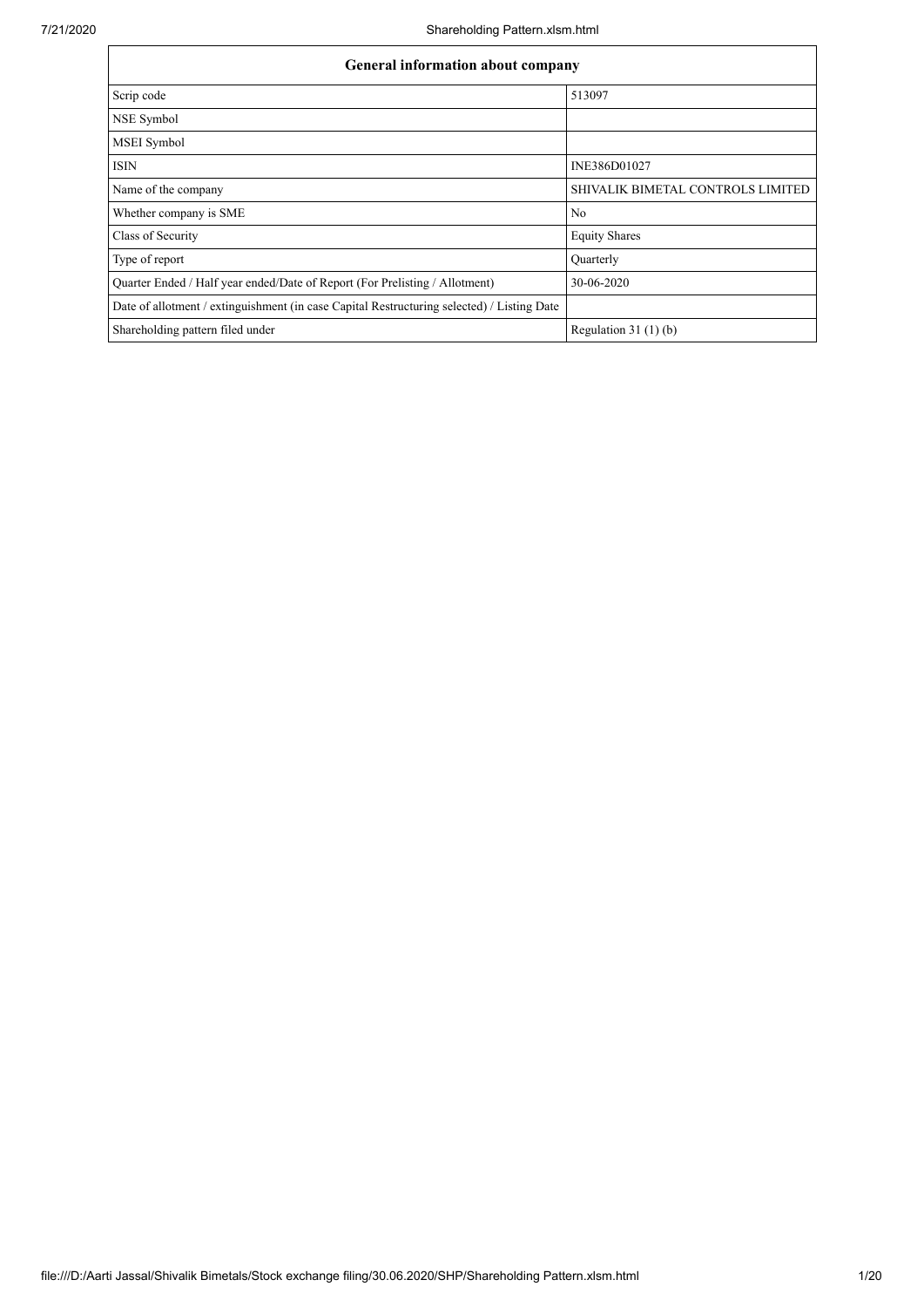|                 | <b>Declaration</b>                                                                          |                |                                |                       |                             |  |  |  |  |  |  |
|-----------------|---------------------------------------------------------------------------------------------|----------------|--------------------------------|-----------------------|-----------------------------|--|--|--|--|--|--|
| Sr.<br>No.      | Particular                                                                                  | Yes/No         | Promoter and<br>Promoter Group | Public<br>shareholder | Non Promoter-<br>Non Public |  |  |  |  |  |  |
| $\vert$ 1       | Whether the Listed Entity has issued any partly paid up shares?                             | No.            | N <sub>0</sub>                 | N <sub>0</sub>        | N <sub>0</sub>              |  |  |  |  |  |  |
| $\overline{2}$  | Whether the Listed Entity has issued any Convertible Securities<br>$\overline{\mathcal{L}}$ | N <sub>o</sub> | No                             | N <sub>0</sub>        | N <sub>0</sub>              |  |  |  |  |  |  |
| $\vert$ 3       | Whether the Listed Entity has issued any Warrants?                                          | N <sub>0</sub> | N <sub>o</sub>                 | N <sub>o</sub>        | No                          |  |  |  |  |  |  |
| $\overline{4}$  | Whether the Listed Entity has any shares against which<br>depository receipts are issued?   | N <sub>0</sub> | No                             | No                    | N <sub>0</sub>              |  |  |  |  |  |  |
| $\overline{5}$  | Whether the Listed Entity has any shares in locked-in?                                      | N <sub>0</sub> | N <sub>0</sub>                 | No                    | N <sub>0</sub>              |  |  |  |  |  |  |
| 6               | Whether any shares held by promoters are pledge or otherwise<br>encumbered?                 | N <sub>0</sub> | N <sub>0</sub>                 |                       |                             |  |  |  |  |  |  |
| $\overline{7}$  | Whether company has equity shares with differential voting<br>rights?                       | N <sub>o</sub> | No                             | No                    | N <sub>o</sub>              |  |  |  |  |  |  |
| $8\phantom{.}8$ | Whether the listed entity has any significant beneficial owner?                             | N <sub>0</sub> |                                |                       |                             |  |  |  |  |  |  |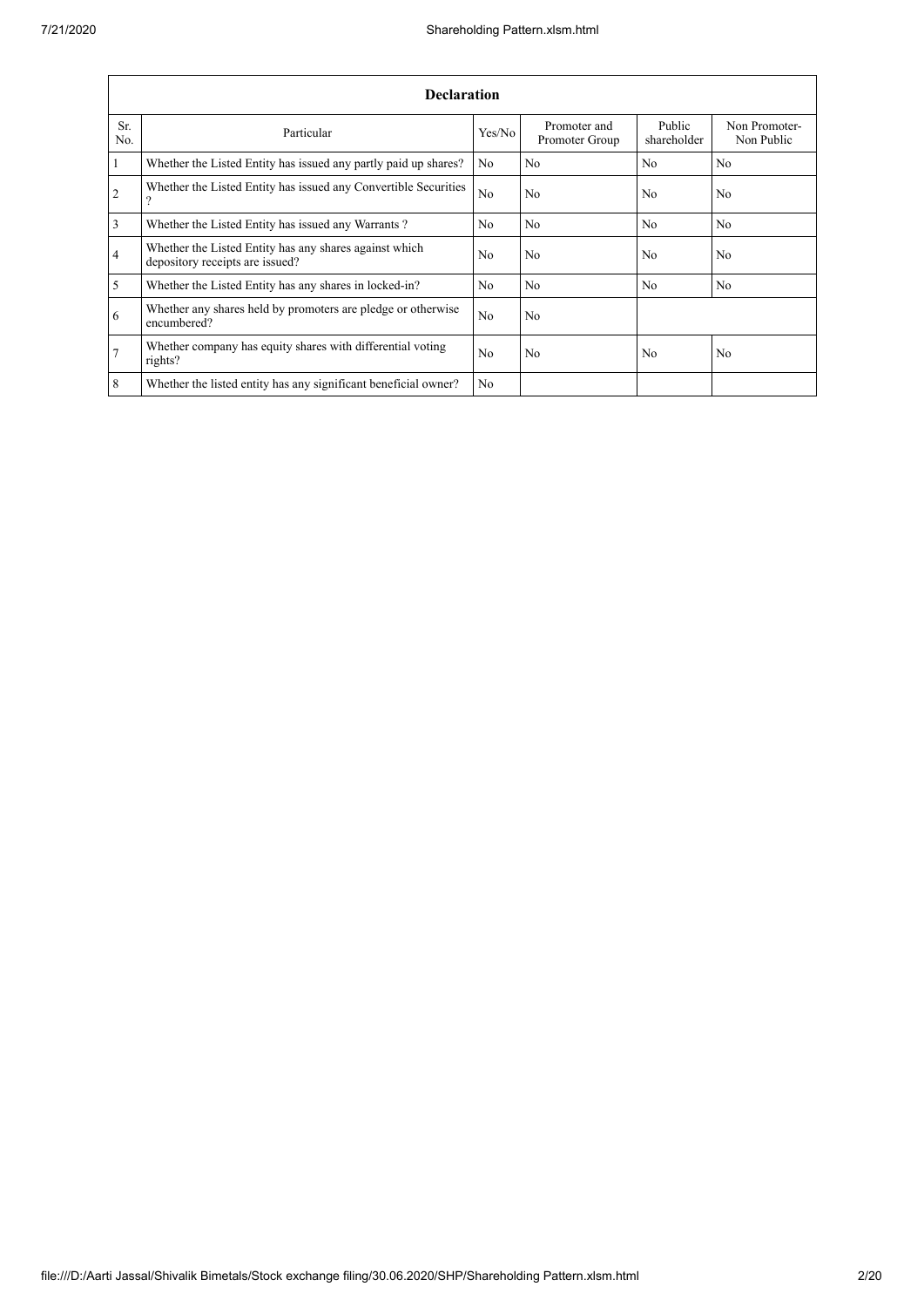|                                                      | Table I - Summary Statement holding of specified securities |                                 |                             |                       |                          |                                        |                                                                  |                           |               |          |                     |  |
|------------------------------------------------------|-------------------------------------------------------------|---------------------------------|-----------------------------|-----------------------|--------------------------|----------------------------------------|------------------------------------------------------------------|---------------------------|---------------|----------|---------------------|--|
| Category<br>of<br>$\left( \mathrm{I}\right)$<br>(II) | Category                                                    | No. of<br>fully paid<br>Nos. Of | No. Of<br>Partly<br>paid-up | No. Of<br>shares      | Total nos.<br>shares     | Shareholding as a<br>% of total no. of | Number of Voting Rights held in each<br>class of securities (IX) |                           |               |          |                     |  |
|                                                      | shareholder                                                 | shareholders                    | up equity                   | equity                | underlying<br>Depository | held (VII)                             | shares (calculated<br>as per SCRR,                               | No of Voting (XIV) Rights |               |          | Total as a          |  |
|                                                      |                                                             | (III)                           | shares<br>held $(IV)$       | shares<br>held<br>(V) | Receipts<br>(VI)         | $= (IV) +$<br>$(V)+(VI)$               | 1957) (VIII) As a<br>% of $(A+B+C2)$                             | Class eg:<br>X            | Class<br>eg:y | Total    | $%$ of<br>$(A+B+C)$ |  |
| (A)                                                  | Promoter<br>&<br>Promoter<br>Group                          | 16                              | 23252654                    |                       |                          | 23252654                               | 60.55                                                            | 23252654                  |               | 23252654 | 60.55               |  |
| (B)                                                  | Public                                                      | 6995                            | 15150146                    |                       |                          | 15150146                               | 39.45                                                            | 15150146                  |               | 15150146 | 39.45               |  |
| (C)                                                  | Non<br>Promoter-<br>Non Public                              |                                 |                             |                       |                          |                                        |                                                                  |                           |               |          |                     |  |
| (C1)                                                 | Shares<br>underlying<br><b>DRs</b>                          |                                 |                             |                       |                          |                                        |                                                                  |                           |               |          |                     |  |
| (C2)                                                 | Shares held<br>by<br>Employee<br>Trusts                     |                                 |                             |                       |                          |                                        |                                                                  |                           |               |          |                     |  |
|                                                      | Total                                                       | 7011                            | 38402800                    |                       |                          | 38402800                               | 100                                                              | 38402800                  |               | 38402800 | 100                 |  |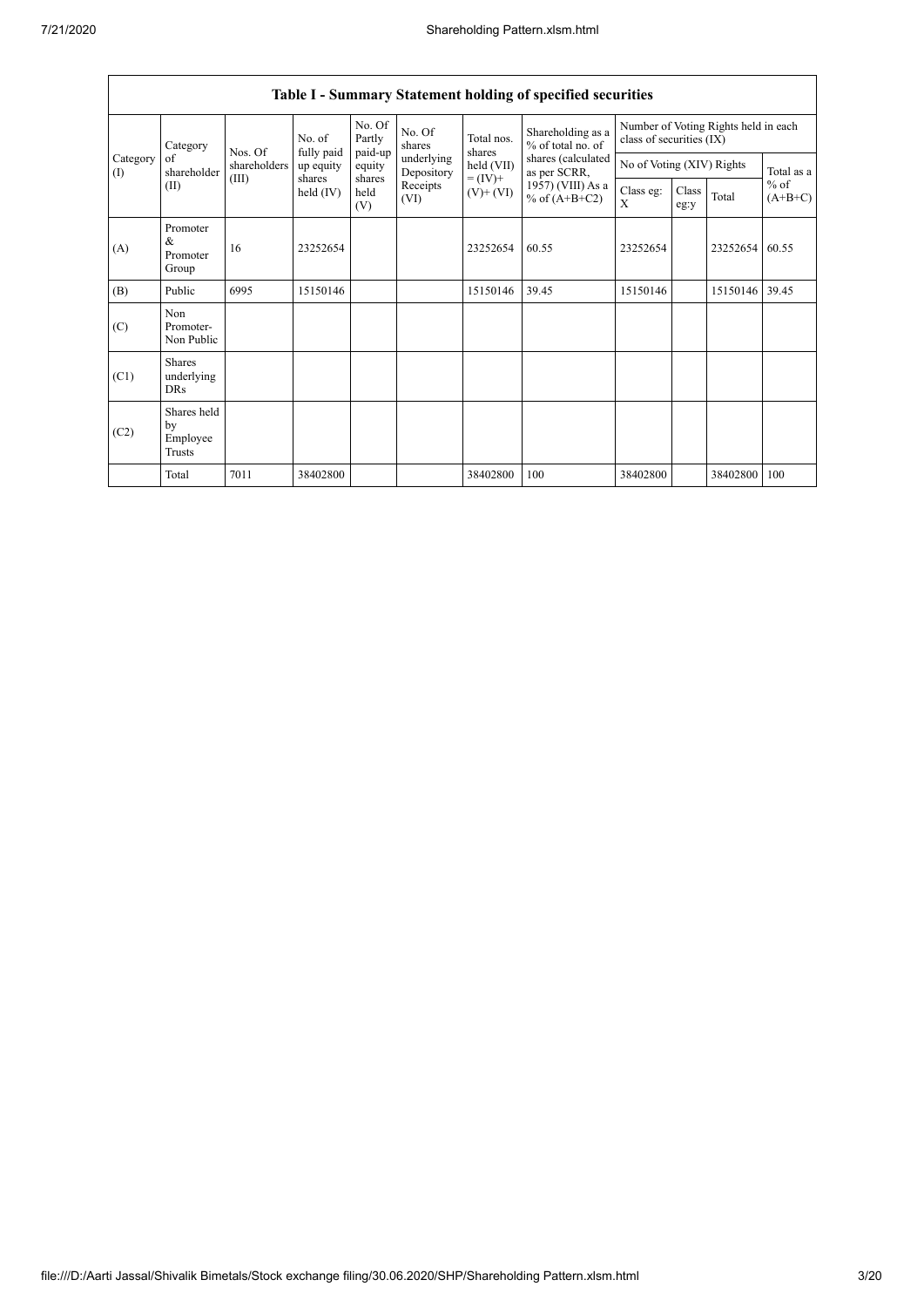|                 |                                           |                                                                                                                                            |             |                                                                                                                  | Table I - Summary Statement holding of specified securities                                                                                                                      |                                        |                                                  |                                                                               |                                                         |                                       |
|-----------------|-------------------------------------------|--------------------------------------------------------------------------------------------------------------------------------------------|-------------|------------------------------------------------------------------------------------------------------------------|----------------------------------------------------------------------------------------------------------------------------------------------------------------------------------|----------------------------------------|--------------------------------------------------|-------------------------------------------------------------------------------|---------------------------------------------------------|---------------------------------------|
| Category<br>(1) | Category<br>of<br>shareholder<br>(II)     | No. Of<br>No. of<br><b>Shares</b><br><b>Shares</b><br>Underlying<br>Outstanding<br>convertible<br>Warrants<br>securities<br>$(X_i)$<br>(X) | Underlying  | No. Of Shares<br>Underlying<br>Outstanding<br>convertible<br>securities and<br>No. Of<br>Warrants $(X_i)$<br>(a) | Shareholding, as a %<br>assuming full<br>conversion of<br>convertible securities (<br>as a percentage of<br>diluted share capital)<br>$(XI) = (VII)+(X) As a %$<br>of $(A+B+C2)$ | Number of<br>Locked in<br>shares (XII) |                                                  | Number of<br><b>Shares</b><br>pledged or<br>otherwise<br>encumbered<br>(XIII) |                                                         | Number of<br>equity shares<br>held in |
|                 |                                           |                                                                                                                                            | Outstanding |                                                                                                                  |                                                                                                                                                                                  | No.<br>(a)                             | As a<br>$%$ of<br>total<br>Shares<br>held<br>(b) | No.<br>(a)                                                                    | As a<br>$%$ of<br>total<br><b>Shares</b><br>held<br>(b) | dematerialized<br>form $(XIV)$        |
| (A)             | Promoter<br>$\&$<br>Promoter<br>Group     |                                                                                                                                            |             |                                                                                                                  | 60.55                                                                                                                                                                            |                                        |                                                  |                                                                               |                                                         | 23252654                              |
| (B)             | Public                                    |                                                                                                                                            |             |                                                                                                                  | 39.45                                                                                                                                                                            |                                        |                                                  |                                                                               |                                                         | 14397046                              |
| (C)             | Non<br>Promoter-<br>Non Public            |                                                                                                                                            |             |                                                                                                                  |                                                                                                                                                                                  |                                        |                                                  |                                                                               |                                                         |                                       |
| (C1)            | <b>Shares</b><br>underlying<br><b>DRs</b> |                                                                                                                                            |             |                                                                                                                  |                                                                                                                                                                                  |                                        |                                                  |                                                                               |                                                         |                                       |
| (C2)            | Shares held<br>by<br>Employee<br>Trusts   |                                                                                                                                            |             |                                                                                                                  |                                                                                                                                                                                  |                                        |                                                  |                                                                               |                                                         |                                       |
|                 | Total                                     |                                                                                                                                            |             |                                                                                                                  | 100                                                                                                                                                                              |                                        |                                                  |                                                                               |                                                         | 37649700                              |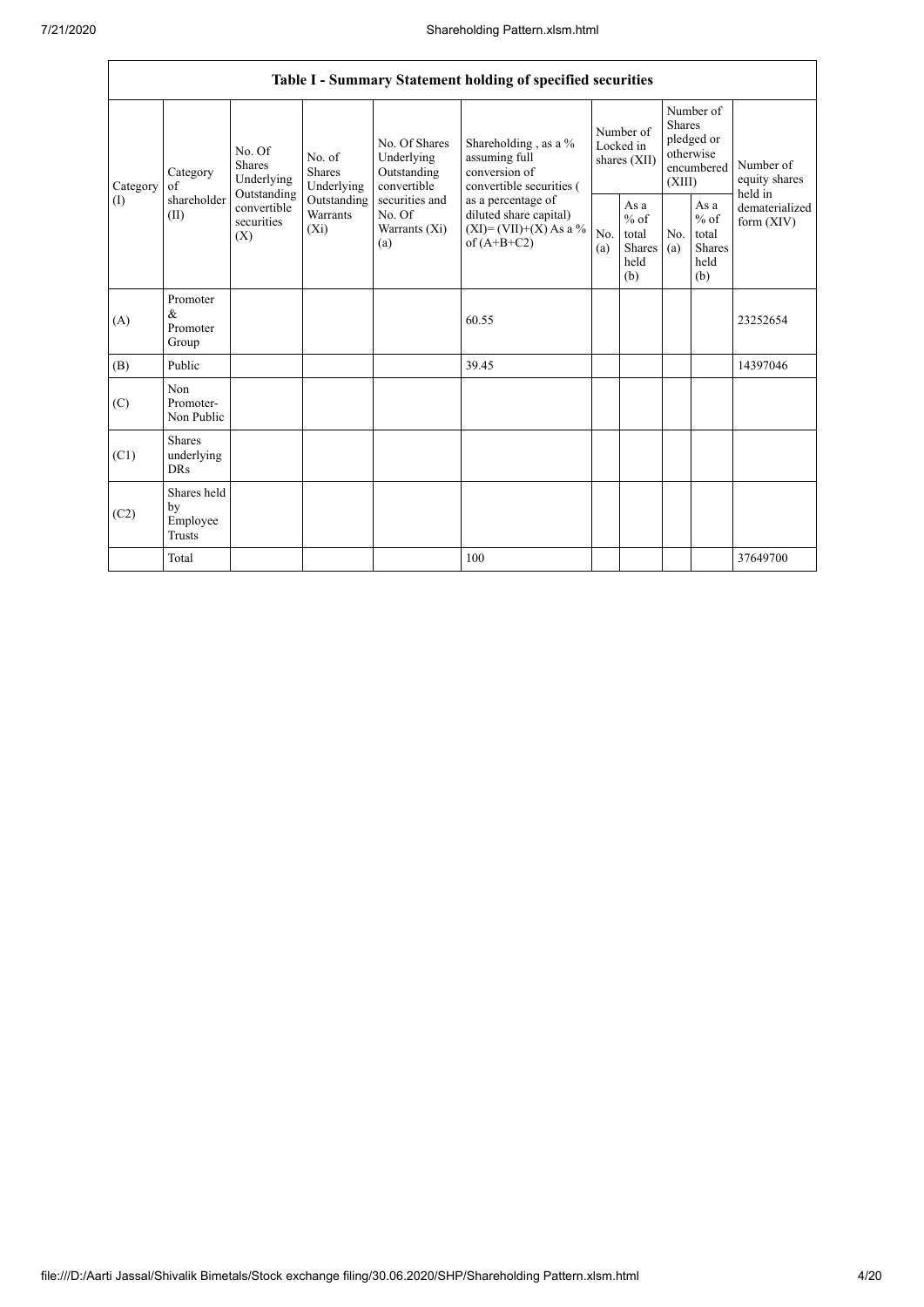|                                                                                                | Table II - Statement showing shareholding pattern of the Promoter and Promoter Group                                |                         |                                   |                                 |                                                        |                             |                                                  |                                                                  |               |                  |                                 |
|------------------------------------------------------------------------------------------------|---------------------------------------------------------------------------------------------------------------------|-------------------------|-----------------------------------|---------------------------------|--------------------------------------------------------|-----------------------------|--------------------------------------------------|------------------------------------------------------------------|---------------|------------------|---------------------------------|
|                                                                                                |                                                                                                                     |                         |                                   | No.<br>Of                       | No. Of                                                 | Total nos.                  | Shareholding<br>as a % of<br>total no. of        | Number of Voting Rights held in each<br>class of securities (IX) |               |                  |                                 |
| Sr.                                                                                            | Category &<br>Name of the                                                                                           | Nos. Of<br>shareholders | No. of<br>fully paid<br>up equity | Partly<br>paid-<br>up           | shares<br>underlying<br>Depository<br>Receipts<br>(VI) | shares<br>held<br>$(VII) =$ | shares<br>(calculated<br>as per                  | No of Voting (XIV) Rights                                        |               |                  | Total<br>as a %                 |
|                                                                                                | Shareholders (I)                                                                                                    | (III)                   | shares<br>held $(IV)$             | equity<br>shares<br>held<br>(V) |                                                        | $(IV)+$<br>$(V)$ + $(VI)$   | SCRR,<br>1957) (VIII)<br>As a % of<br>$(A+B+C2)$ | Class eg:<br>X                                                   | Class<br>eg:y | Total            | of<br>Total<br>Voting<br>rights |
| A                                                                                              | Table II - Statement showing shareholding pattern of the Promoter and Promoter Group                                |                         |                                   |                                 |                                                        |                             |                                                  |                                                                  |               |                  |                                 |
| (1)                                                                                            | Indian                                                                                                              |                         |                                   |                                 |                                                        |                             |                                                  |                                                                  |               |                  |                                 |
| (a)                                                                                            | Individuals/Hindu<br>undivided Family                                                                               | 10                      | 5424849                           |                                 |                                                        | 5424849                     | 14.13                                            | 5424849                                                          |               | 5424849          | 14.13                           |
| (d)                                                                                            | Any Other<br>(specify)                                                                                              | 6                       | 17827805                          |                                 |                                                        | 17827805                    | 46.42                                            | 17827805                                                         |               | 17827805         | 46.42                           |
| Sub-Total<br>(A)(1)                                                                            |                                                                                                                     | 16                      | 23252654                          |                                 |                                                        | 23252654                    | 60.55                                            | 23252654                                                         |               | 23252654         | 60.55                           |
| (2)                                                                                            | Foreign                                                                                                             |                         |                                   |                                 |                                                        |                             |                                                  |                                                                  |               |                  |                                 |
| Total<br>Shareholding<br>of Promoter<br>and<br>Promoter<br>Group $(A)=$<br>$(A)(1)+(A)$<br>(2) |                                                                                                                     | 16                      | 23252654                          |                                 |                                                        | 23252654                    | 60.55                                            | 23252654                                                         |               | 23252654         | 60.55                           |
| $\, {\bf B}$                                                                                   | Table III - Statement showing shareholding pattern of the Public shareholder                                        |                         |                                   |                                 |                                                        |                             |                                                  |                                                                  |               |                  |                                 |
| (1)                                                                                            | Institutions                                                                                                        |                         |                                   |                                 |                                                        |                             |                                                  |                                                                  |               |                  |                                 |
| (c)                                                                                            | Alternate<br><b>Investment Funds</b>                                                                                | 1                       | 22291                             |                                 |                                                        | 22291                       | 0.06                                             | 22291                                                            |               | 22291            | 0.06                            |
| (f)                                                                                            | Financial<br>Institutions/<br><b>Banks</b>                                                                          | 1                       | 2000                              |                                 |                                                        | 2000                        | 0.01                                             | 2000                                                             |               | 2000             | 0.01                            |
| Sub-Total<br>(B)(1)                                                                            |                                                                                                                     | 2                       | 24291                             |                                 |                                                        | 24291                       | 0.06                                             | 24291                                                            |               | 24291            | 0.06                            |
| (3)                                                                                            | Non-institutions                                                                                                    |                         |                                   |                                 |                                                        |                             |                                                  |                                                                  |               |                  |                                 |
| (a(i))                                                                                         | Individuals -<br>i.Individual<br>shareholders<br>holding nominal<br>share capital up<br>to Rs. 2 lakhs.             | 6737                    | 10346922                          |                                 |                                                        | 10346922   26.94            |                                                  | 10346922                                                         |               | 10346922   26.94 |                                 |
| (a(ii))                                                                                        | Individuals - ii.<br>Individual<br>shareholders<br>holding nominal<br>share capital in<br>excess of Rs. 2<br>lakhs. | 9                       | 2921398                           |                                 |                                                        | 2921398                     | 7.61                                             | 2921398                                                          |               | 2921398          | 7.61                            |
| (e)                                                                                            | Any Other<br>(specify)                                                                                              | 247                     | 1857535                           |                                 |                                                        | 1857535                     | 4.84                                             | 1857535                                                          |               | 1857535          | 4.84                            |
| Sub-Total<br>(B)(3)                                                                            |                                                                                                                     | 6993                    | 15125855                          |                                 |                                                        | 15125855                    | 39.39                                            | 15125855                                                         |               | 15125855         | 39.39                           |
| <b>Total Public</b><br>Shareholding<br>$(B)=(B)(1)+$<br>$(B)(2)+(B)$<br>(3)                    |                                                                                                                     | 6995                    | 15150146                          |                                 |                                                        | 15150146 39.45              |                                                  | 15150146                                                         |               | 15150146 39.45   |                                 |
| $\mathbf C$                                                                                    | Table IV - Statement showing shareholding pattern of the Non Promoter- Non Public shareholder                       |                         |                                   |                                 |                                                        |                             |                                                  |                                                                  |               |                  |                                 |
| Total (<br>$A+B+C2$ )                                                                          |                                                                                                                     | 7011                    | 38402800                          |                                 |                                                        | 38402800                    | 100                                              | 38402800                                                         |               | 38402800 100     |                                 |
| Total<br>$(A+B+C)$                                                                             |                                                                                                                     | 7011                    | 38402800                          |                                 |                                                        | 38402800                    | 100                                              | 38402800                                                         |               | 38402800 100     |                                 |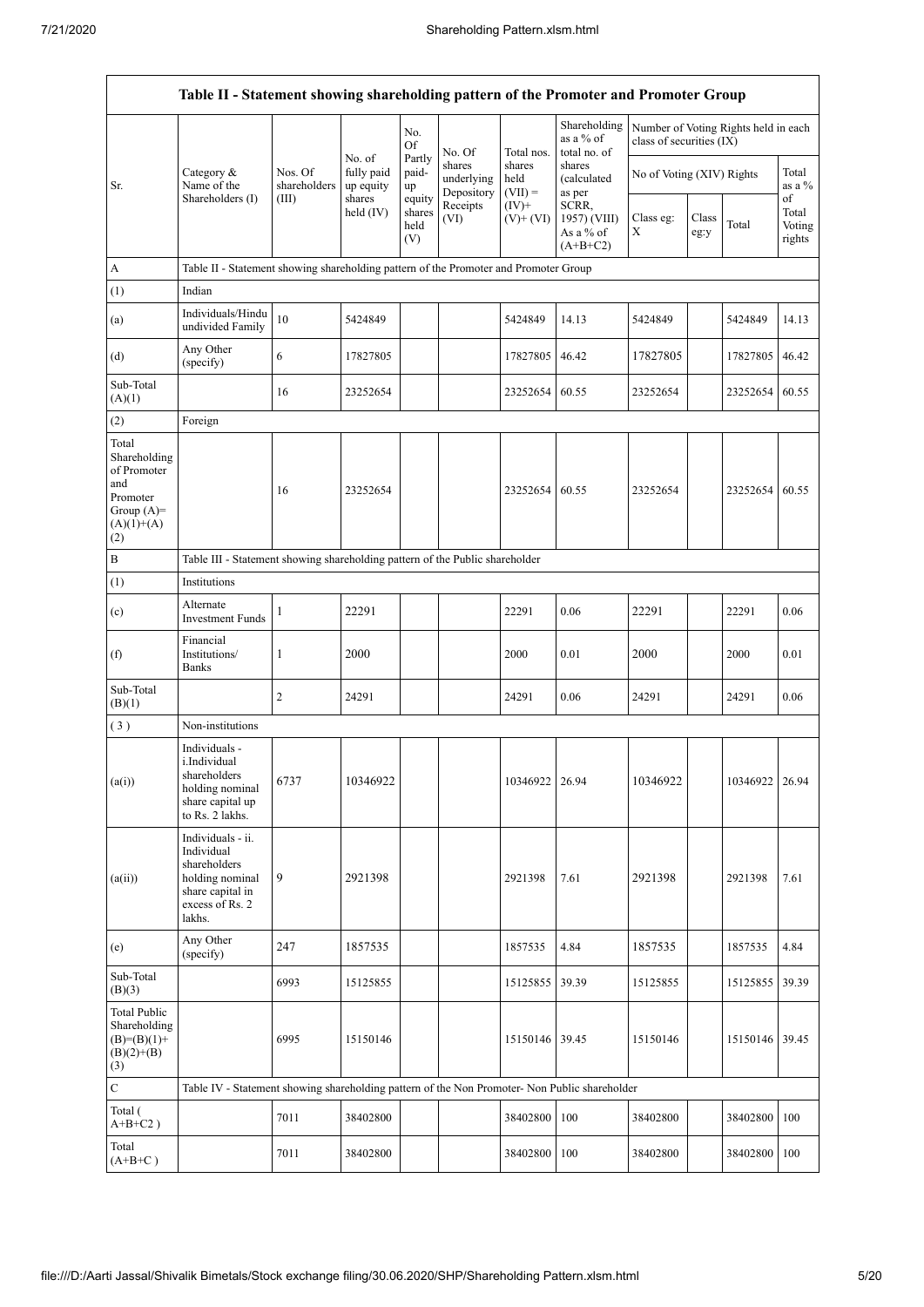| Table II - Statement showing shareholding pattern of the Promoter and Promoter Group    |                                                 |                                       |                                                           |                                                                                                                                                                           |  |                                                  |            |                                                                               |                                       |  |  |
|-----------------------------------------------------------------------------------------|-------------------------------------------------|---------------------------------------|-----------------------------------------------------------|---------------------------------------------------------------------------------------------------------------------------------------------------------------------------|--|--------------------------------------------------|------------|-------------------------------------------------------------------------------|---------------------------------------|--|--|
|                                                                                         | No. Of<br><b>Shares</b><br>Underlying           | No. of<br><b>Shares</b><br>Underlying | No. Of Shares<br>Underlying<br>Outstanding<br>convertible | Shareholding, as a %<br>assuming full conversion of<br>convertible securities (as a<br>percentage of diluted share<br>capital) $(XI) = (VII)+(X) As$<br>a % of $(A+B+C2)$ |  | Number of<br>Locked in<br>shares (XII)           |            | Number of<br><b>Shares</b><br>pledged or<br>otherwise<br>encumbered<br>(XIII) | Number of<br>equity shares<br>held in |  |  |
| Sr.                                                                                     | Outstanding<br>convertible<br>securities<br>(X) | Outstanding<br>Warrants<br>$(X_i)$    | securities and<br>No. Of Warrants<br>(Xi)(a)              |                                                                                                                                                                           |  | As a<br>$%$ of<br>total<br>Shares<br>held<br>(b) | No.<br>(a) | As a<br>$%$ of<br>total<br><b>Shares</b><br>held<br>(b)                       | dematerialized<br>form $(XIV)$        |  |  |
| A                                                                                       |                                                 |                                       |                                                           | Table II - Statement showing shareholding pattern of the Promoter and Promoter Group                                                                                      |  |                                                  |            |                                                                               |                                       |  |  |
| (1)                                                                                     | Indian                                          |                                       |                                                           |                                                                                                                                                                           |  |                                                  |            |                                                                               |                                       |  |  |
| (a)                                                                                     |                                                 |                                       |                                                           | 14.13                                                                                                                                                                     |  |                                                  |            |                                                                               | 5424849                               |  |  |
| (d)                                                                                     |                                                 |                                       |                                                           | 46.42                                                                                                                                                                     |  |                                                  |            |                                                                               | 17827805                              |  |  |
| Sub-Total (A)<br>(1)                                                                    |                                                 |                                       |                                                           | 60.55                                                                                                                                                                     |  |                                                  |            |                                                                               | 23252654                              |  |  |
| (2)                                                                                     | Foreign                                         |                                       |                                                           |                                                                                                                                                                           |  |                                                  |            |                                                                               |                                       |  |  |
| Total<br>Shareholding<br>of Promoter<br>and Promoter<br>Group $(A)=$<br>$(A)(1)+(A)(2)$ |                                                 |                                       |                                                           | 60.55                                                                                                                                                                     |  |                                                  |            |                                                                               | 23252654                              |  |  |
| B                                                                                       |                                                 |                                       |                                                           | Table III - Statement showing shareholding pattern of the Public shareholder                                                                                              |  |                                                  |            |                                                                               |                                       |  |  |
| (1)                                                                                     | Institutions                                    |                                       |                                                           |                                                                                                                                                                           |  |                                                  |            |                                                                               |                                       |  |  |
| (c)                                                                                     |                                                 |                                       |                                                           | 0.06                                                                                                                                                                      |  |                                                  |            |                                                                               | 22291                                 |  |  |
| (f)                                                                                     |                                                 |                                       |                                                           | 0.01                                                                                                                                                                      |  |                                                  |            |                                                                               | 2000                                  |  |  |
| Sub-Total (B)<br>(1)                                                                    |                                                 |                                       |                                                           | 0.06                                                                                                                                                                      |  |                                                  |            |                                                                               | 24291                                 |  |  |
| (3)                                                                                     | Non-institutions                                |                                       |                                                           |                                                                                                                                                                           |  |                                                  |            |                                                                               |                                       |  |  |
| (a(i))                                                                                  |                                                 |                                       |                                                           | 26.94                                                                                                                                                                     |  |                                                  |            |                                                                               | 9596822                               |  |  |
| (a(ii))                                                                                 |                                                 |                                       |                                                           | 7.61                                                                                                                                                                      |  |                                                  |            |                                                                               | 2921398                               |  |  |
| (e)                                                                                     |                                                 |                                       |                                                           | 4.84                                                                                                                                                                      |  |                                                  |            |                                                                               | 1854535                               |  |  |
| Sub-Total (B)<br>(3)                                                                    |                                                 |                                       |                                                           | 39.39                                                                                                                                                                     |  |                                                  |            |                                                                               | 14372755                              |  |  |
| <b>Total Public</b><br>Shareholding<br>$(B)= (B)(1) +$<br>$(B)(2)+(B)(3)$               |                                                 |                                       |                                                           | 39.45                                                                                                                                                                     |  |                                                  |            |                                                                               | 14397046                              |  |  |
| ${\bf C}$                                                                               |                                                 |                                       |                                                           | Table IV - Statement showing shareholding pattern of the Non Promoter- Non Public shareholder                                                                             |  |                                                  |            |                                                                               |                                       |  |  |
| Total (<br>$A+B+C2$ )                                                                   |                                                 |                                       |                                                           | 100                                                                                                                                                                       |  |                                                  |            |                                                                               | 37649700                              |  |  |
| Total $(A+B+C)$<br>$\lambda$                                                            |                                                 |                                       |                                                           | 100                                                                                                                                                                       |  |                                                  |            |                                                                               | 37649700                              |  |  |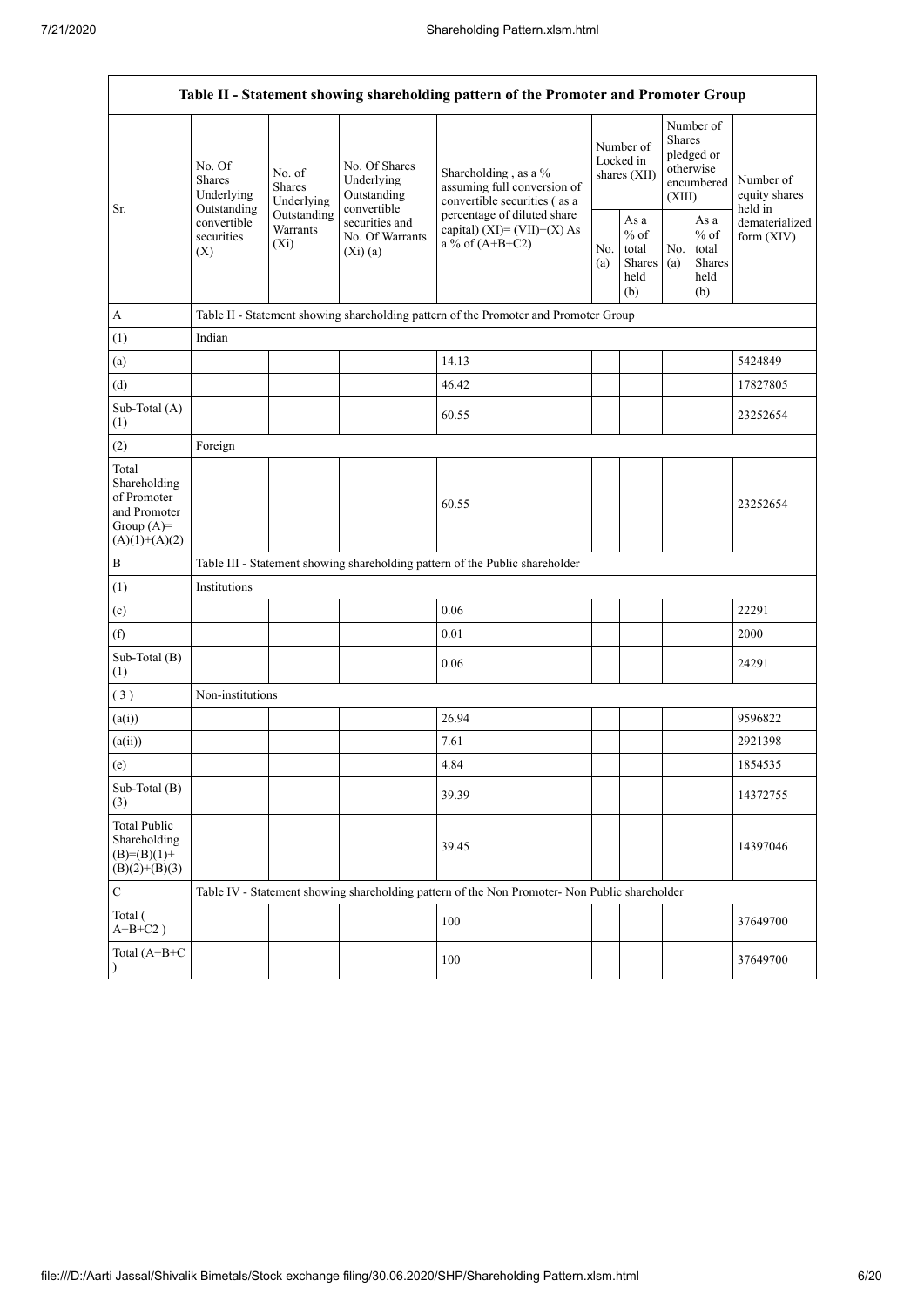| <b>Individuals/Hindu undivided Family</b>                                                                                                                                                |                                                   |                |                                                 |                                        |                                |                                                      |                                                       |  |  |  |  |
|------------------------------------------------------------------------------------------------------------------------------------------------------------------------------------------|---------------------------------------------------|----------------|-------------------------------------------------|----------------------------------------|--------------------------------|------------------------------------------------------|-------------------------------------------------------|--|--|--|--|
| Searial No.                                                                                                                                                                              | $\mathbf{1}$                                      | $\overline{c}$ | 3                                               | 4                                      | 5                              | 6                                                    | $\overline{7}$                                        |  |  |  |  |
| Name of the<br>Shareholders (I)                                                                                                                                                          | <b>NARINDER</b><br><b>SINGH</b><br><b>GHUMMAN</b> | MANJIT<br>KAUR | <b>JASPAL</b><br><b>SINGH</b><br><b>DHILLON</b> | TEJINDERJEET<br>KAUR<br><b>GHUMMAN</b> | <b>SARITA</b><br><b>SANDHU</b> | <b>DEVINDERJEET</b><br><b>SINGH</b><br><b>SANDHU</b> | <b>SATINDER</b><br><b>JEET SINGH</b><br><b>SANDHU</b> |  |  |  |  |
| PAN(II)                                                                                                                                                                                  | AAAPG0769L                                        | AAGPK4376B     | AAJPD6381J                                      | ABJPG6987C                             | ABJPS0310F                     | ABJPS2761E                                           | ABJPS2763G                                            |  |  |  |  |
| No. of fully paid<br>up equity shares<br>held (IV)                                                                                                                                       | 2994000                                           | 176000         | 4000                                            | 616000                                 | 432000                         | 76000                                                | 576000                                                |  |  |  |  |
| No. Of Partly paid-<br>up equity shares<br>held (V)                                                                                                                                      |                                                   |                |                                                 |                                        |                                |                                                      |                                                       |  |  |  |  |
| No. Of shares<br>underlying<br>Depository<br>Receipts (VI)                                                                                                                               |                                                   |                |                                                 |                                        |                                |                                                      |                                                       |  |  |  |  |
| Total nos. shares<br>held $(VII) = (IV) +$<br>$(V)$ + $(VI)$                                                                                                                             | 2994000                                           | 176000         | 4000                                            | 616000                                 | 432000                         | 76000                                                | 576000                                                |  |  |  |  |
| Shareholding as a<br>% of total no. of<br>shares (calculated<br>as per SCRR,<br>1957) (VIII) As a<br>% of $(A+B+C2)$                                                                     | 7.8                                               | 0.46           | 0.01                                            | 1.6                                    | 1.12                           | 0.2                                                  | 1.5                                                   |  |  |  |  |
| Number of Voting Rights held in each class of securities (IX)                                                                                                                            |                                                   |                |                                                 |                                        |                                |                                                      |                                                       |  |  |  |  |
| Class eg:X                                                                                                                                                                               | 2994000                                           | 176000         | 4000                                            | 616000                                 | 432000                         | 76000                                                | 576000                                                |  |  |  |  |
| Class eg:y                                                                                                                                                                               |                                                   |                |                                                 |                                        |                                |                                                      |                                                       |  |  |  |  |
| Total                                                                                                                                                                                    | 2994000                                           | 176000         | 4000                                            | 616000                                 | 432000                         | 76000                                                | 576000                                                |  |  |  |  |
| Total as a % of<br><b>Total Voting rights</b>                                                                                                                                            | $7.8\,$                                           | 0.46           | 0.01                                            | 1.6                                    | 1.12                           | 0.2                                                  | 1.5                                                   |  |  |  |  |
| No. Of Shares<br>Underlying<br>Outstanding<br>convertible<br>securities (X)                                                                                                              |                                                   |                |                                                 |                                        |                                |                                                      |                                                       |  |  |  |  |
| No. of Shares<br>Underlying<br>Outstanding<br>Warrants (Xi)                                                                                                                              |                                                   |                |                                                 |                                        |                                |                                                      |                                                       |  |  |  |  |
| No. Of Shares<br>Underlying<br>Outstanding<br>convertible<br>securities and No.<br>Of Warrants (Xi)<br>(a)                                                                               |                                                   |                |                                                 |                                        |                                |                                                      |                                                       |  |  |  |  |
| Shareholding, as a<br>% assuming full<br>conversion of<br>convertible<br>securities (as a<br>percentage of<br>diluted share<br>capital) (XI)=<br>$(VII)+(Xi)(a)$ As a<br>% of $(A+B+C2)$ | $7.8\,$                                           | 0.46           | 0.01                                            | 1.6                                    | 1.12                           | 0.2                                                  | 1.5                                                   |  |  |  |  |
| Number of Locked in shares (XII)                                                                                                                                                         |                                                   |                |                                                 |                                        |                                |                                                      |                                                       |  |  |  |  |
| No. (a)                                                                                                                                                                                  |                                                   |                |                                                 |                                        |                                |                                                      |                                                       |  |  |  |  |
| As a % of total<br>Shares held (b)                                                                                                                                                       |                                                   |                |                                                 |                                        |                                |                                                      |                                                       |  |  |  |  |
| Number of Shares pledged or otherwise encumbered (XIII)                                                                                                                                  |                                                   |                |                                                 |                                        |                                |                                                      |                                                       |  |  |  |  |
| No. (a)                                                                                                                                                                                  |                                                   |                |                                                 |                                        |                                |                                                      |                                                       |  |  |  |  |
| As a % of total<br>Shares held (b)                                                                                                                                                       |                                                   |                |                                                 |                                        |                                |                                                      |                                                       |  |  |  |  |
| Number of equity<br>shares held in<br>dematerialized<br>form (XIV)                                                                                                                       | 2994000                                           | 176000         | 4000                                            | 616000                                 | 432000                         | 76000                                                | 576000                                                |  |  |  |  |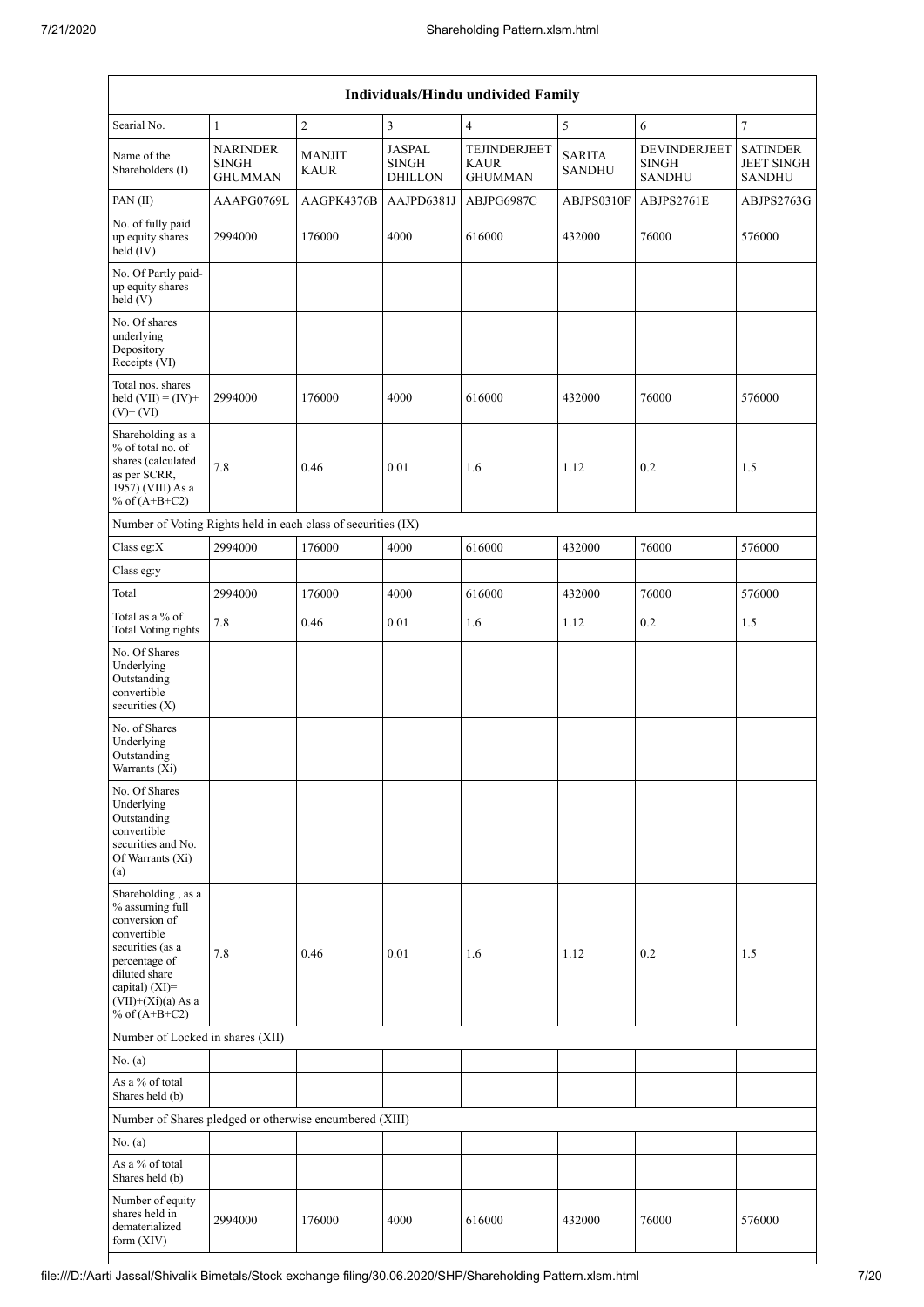| Reason for not providing PAN    |          |          |          |          |          |          |          |  |  |
|---------------------------------|----------|----------|----------|----------|----------|----------|----------|--|--|
| Reason for not<br>providing PAN |          |          |          |          |          |          |          |  |  |
| Shareholder type                | Promoter | Promoter | Promoter | Promoter | Promoter | Promoter | Promoter |  |  |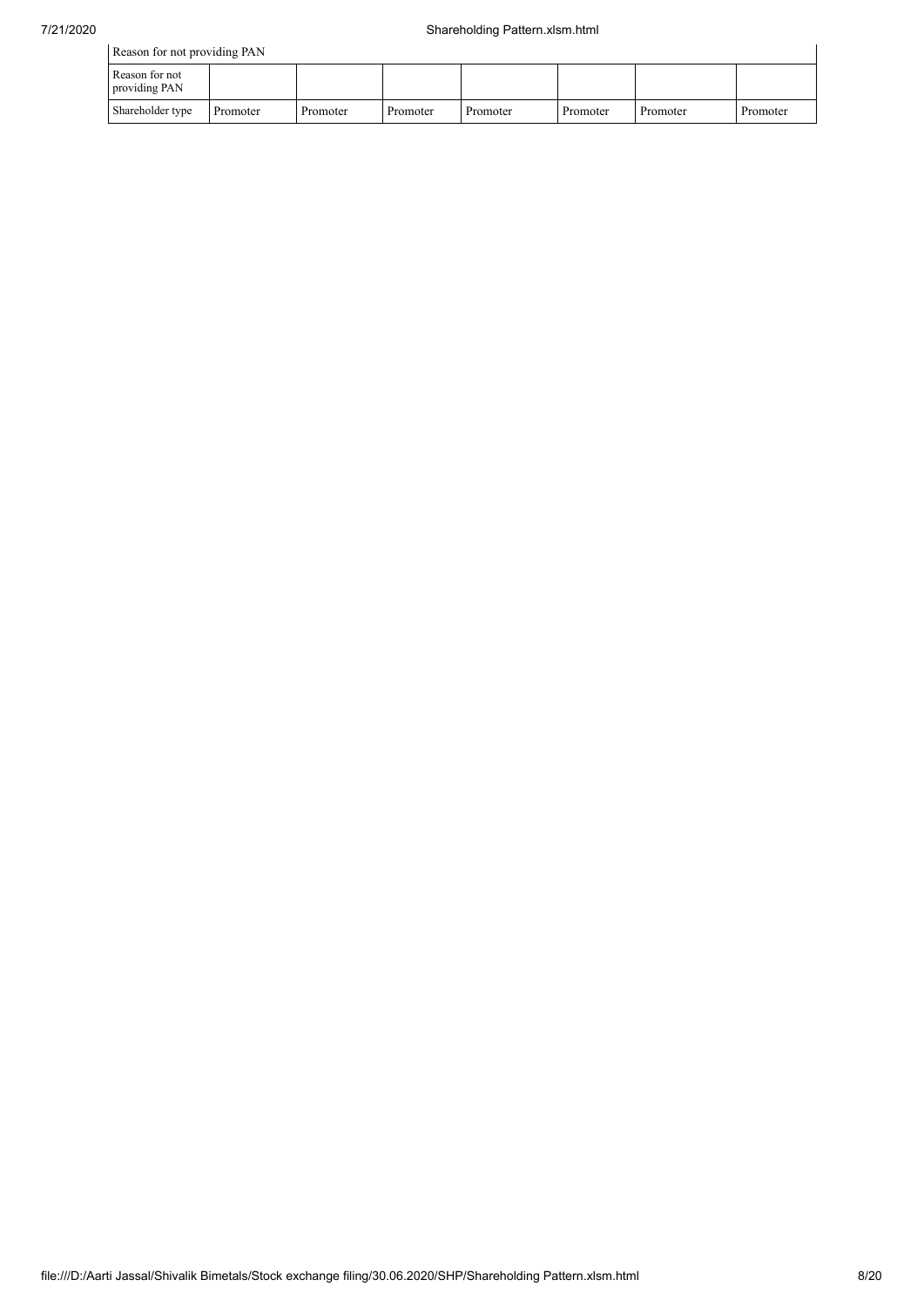| Individuals/Hindu undivided Family                                                                                                                                                          |                                                               |                      |                     |                       |  |  |  |  |  |  |
|---------------------------------------------------------------------------------------------------------------------------------------------------------------------------------------------|---------------------------------------------------------------|----------------------|---------------------|-----------------------|--|--|--|--|--|--|
| Searial No.                                                                                                                                                                                 | $\,8\,$                                                       | 9                    | 10                  |                       |  |  |  |  |  |  |
| Name of the<br>Shareholders (I)                                                                                                                                                             | <b>GURBIR SANDHU</b>                                          | <b>SUMER GHUMMAN</b> | <b>ANGAD SANDHU</b> | Click here to go back |  |  |  |  |  |  |
| PAN (II)                                                                                                                                                                                    | ABJPS6626A                                                    | AHMPG7844D           | AVJPS6029H          | Total                 |  |  |  |  |  |  |
| No. of fully paid<br>up equity shares<br>held (IV)                                                                                                                                          | 244849                                                        | 2000                 | 304000              | 5424849               |  |  |  |  |  |  |
| No. Of Partly paid-<br>up equity shares<br>held (V)                                                                                                                                         |                                                               |                      |                     |                       |  |  |  |  |  |  |
| No. Of shares<br>underlying<br>Depository<br>Receipts (VI)                                                                                                                                  |                                                               |                      |                     |                       |  |  |  |  |  |  |
| Total nos. shares<br>held $(VII) = (IV) +$<br>$(V)$ + $(VI)$                                                                                                                                | 244849                                                        | 2000                 | 304000              | 5424849               |  |  |  |  |  |  |
| Shareholding as a<br>% of total no. of<br>shares (calculated<br>as per SCRR,<br>1957) (VIII) As a<br>% of $(A+B+C2)$                                                                        | 0.64                                                          | 0.01                 | 0.79                | 14.13                 |  |  |  |  |  |  |
|                                                                                                                                                                                             | Number of Voting Rights held in each class of securities (IX) |                      |                     |                       |  |  |  |  |  |  |
| Class eg:X                                                                                                                                                                                  | 244849                                                        | 2000                 | 304000              | 5424849               |  |  |  |  |  |  |
| Class eg:y                                                                                                                                                                                  |                                                               |                      |                     |                       |  |  |  |  |  |  |
| Total                                                                                                                                                                                       | 244849                                                        | 2000                 | 304000              | 5424849               |  |  |  |  |  |  |
| Total as a % of<br>Total Voting rights                                                                                                                                                      | 0.64                                                          | 0.01                 | 0.79                | 14.13                 |  |  |  |  |  |  |
| No. Of Shares<br>Underlying<br>Outstanding<br>convertible<br>securities (X)                                                                                                                 |                                                               |                      |                     |                       |  |  |  |  |  |  |
| No. of Shares<br>Underlying<br>Outstanding<br>Warrants (Xi)                                                                                                                                 |                                                               |                      |                     |                       |  |  |  |  |  |  |
| No. Of Shares<br>Underlying<br>Outstanding<br>convertible<br>securities and No.<br>Of Warrants (Xi)<br>(a)                                                                                  |                                                               |                      |                     |                       |  |  |  |  |  |  |
| Shareholding, as a<br>% assuming full<br>conversion of<br>convertible<br>securities (as a<br>percentage of<br>diluted share<br>capital) $(XI)$ =<br>$(VII)+(Xi)(a)$ As a<br>% of $(A+B+C2)$ | 0.64                                                          | 0.01                 | 0.79                | 14.13                 |  |  |  |  |  |  |
| Number of Locked in shares (XII)                                                                                                                                                            |                                                               |                      |                     |                       |  |  |  |  |  |  |
| No. (a)                                                                                                                                                                                     |                                                               |                      |                     |                       |  |  |  |  |  |  |
| As a % of total<br>Shares held (b)                                                                                                                                                          |                                                               |                      |                     |                       |  |  |  |  |  |  |
|                                                                                                                                                                                             | Number of Shares pledged or otherwise encumbered (XIII)       |                      |                     |                       |  |  |  |  |  |  |
| No. (a)                                                                                                                                                                                     |                                                               |                      |                     |                       |  |  |  |  |  |  |
| As a % of total<br>Shares held (b)                                                                                                                                                          |                                                               |                      |                     |                       |  |  |  |  |  |  |
| Number of equity<br>shares held in<br>dematerialized<br>form (XIV)                                                                                                                          | 244849                                                        | 2000                 | 304000              | 5424849               |  |  |  |  |  |  |
| Reason for not providing PAN                                                                                                                                                                |                                                               |                      |                     |                       |  |  |  |  |  |  |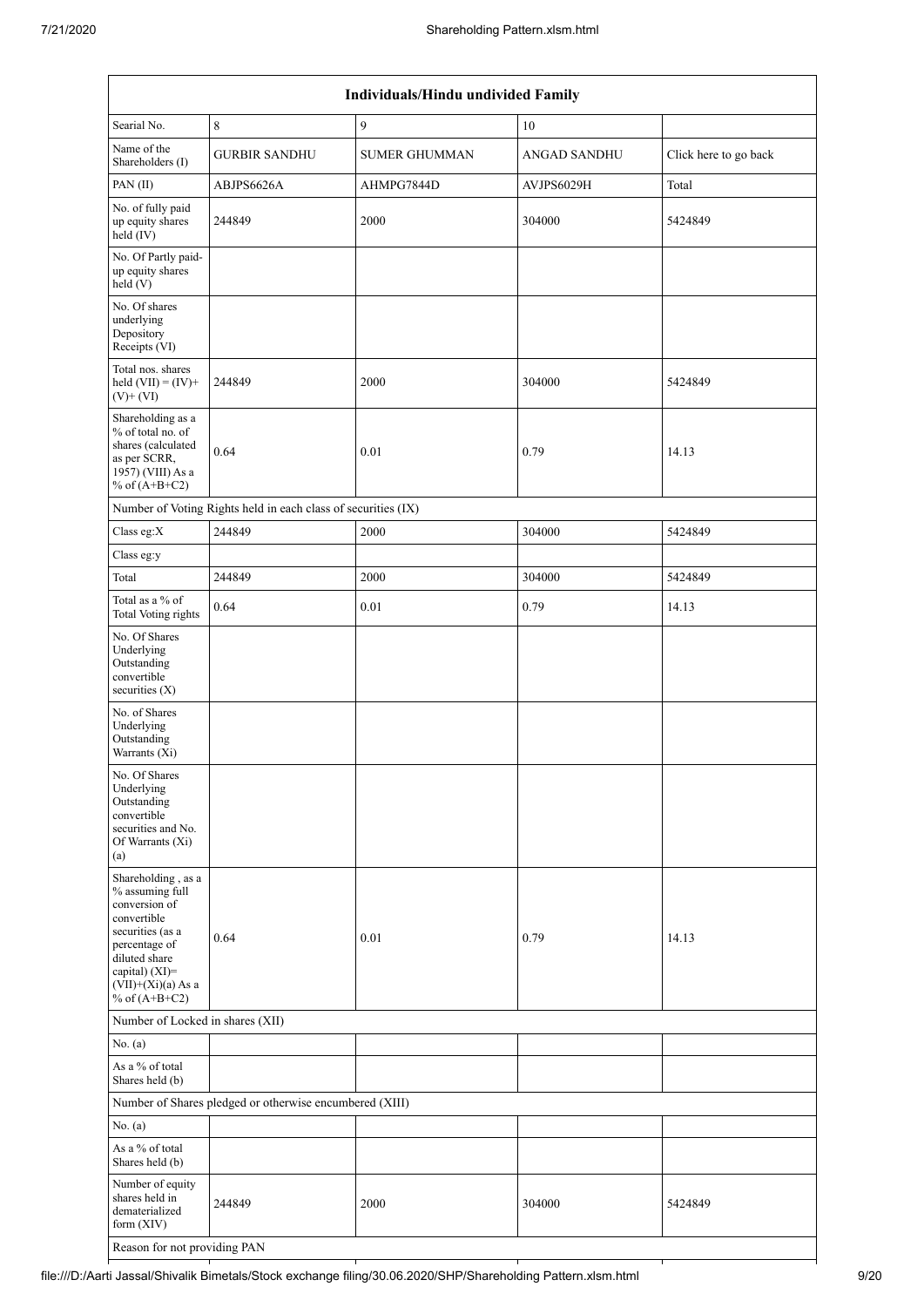| Reason for not<br>providing PAN |          |          |          |  |
|---------------------------------|----------|----------|----------|--|
| Shareholder type                | Promoter | Promoter | Promoter |  |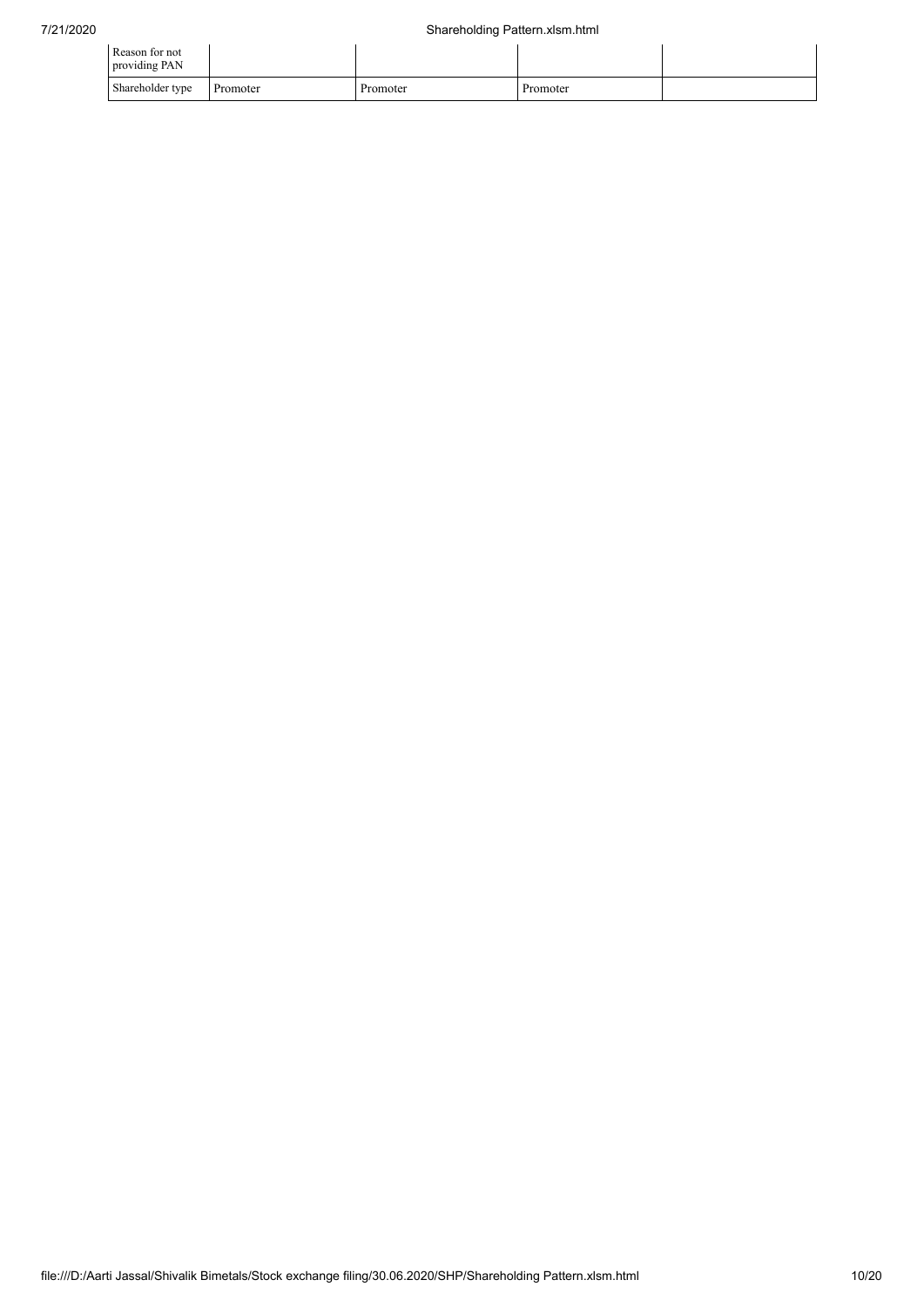| Any Other (specify)                                                                                                                                                                  |                                                                       |                                                  |                                                                  |                                             |                                                                  |                                                                     |  |  |  |  |  |
|--------------------------------------------------------------------------------------------------------------------------------------------------------------------------------------|-----------------------------------------------------------------------|--------------------------------------------------|------------------------------------------------------------------|---------------------------------------------|------------------------------------------------------------------|---------------------------------------------------------------------|--|--|--|--|--|
| Searial No.                                                                                                                                                                          | $\mathbf{1}$                                                          | $\overline{c}$                                   | 3                                                                | $\overline{4}$                              | 5                                                                | 6                                                                   |  |  |  |  |  |
| Category                                                                                                                                                                             | <b>Bodies Corporate</b>                                               | <b>Bodies</b><br>Corporate                       | <b>Bodies Corporate</b>                                          | <b>Bodies</b><br>Corporate                  | <b>Bodies Corporate</b>                                          | <b>Bodies Corporate</b>                                             |  |  |  |  |  |
| Name of the<br>Shareholders (I)                                                                                                                                                      | <b>AMAR</b><br><b>ENGINEERING</b><br><b>COMPANY PVT</b><br><b>LTD</b> | <b>ANGAD</b><br><b>ESTATES PVT</b><br><b>LTD</b> | O D FINANCE<br><b>AND</b><br><b>INVESTMENT</b> (P)<br><b>LTD</b> | <b>TSL</b><br><b>HOLDINGS</b><br><b>LTD</b> | <b>ULTRA</b><br><b>PORTFOLIO</b><br>MANAGEMENT<br><b>PVT LTD</b> | <b>B S SANDHU</b><br><b>AND</b><br><b>ASSOCIATES</b><br>PRIVATE LTD |  |  |  |  |  |
| PAN(II)                                                                                                                                                                              | AAACA0214F                                                            | AAACA8041Q                                       | AAACO0299G                                                       | AAACT3448E                                  | AAACU0117D                                                       | AABCB8936E                                                          |  |  |  |  |  |
| No. of the<br>Shareholders (I)                                                                                                                                                       | 1                                                                     | $\mathbf{1}$                                     | $\mathbf{1}$                                                     | $\mathbf{1}$                                | 1                                                                | 1                                                                   |  |  |  |  |  |
| No. of fully paid<br>up equity shares<br>held (IV)                                                                                                                                   | 1414310                                                               | 3310000                                          | 5059515                                                          | 5580400                                     | 1893180                                                          | 570400                                                              |  |  |  |  |  |
| No. Of Partly paid-<br>up equity shares<br>held(V)                                                                                                                                   |                                                                       |                                                  |                                                                  |                                             |                                                                  |                                                                     |  |  |  |  |  |
| No. Of shares<br>underlying<br>Depository<br>Receipts (VI)                                                                                                                           |                                                                       |                                                  |                                                                  |                                             |                                                                  |                                                                     |  |  |  |  |  |
| Total nos. shares<br>held $(VII) = (IV) +$<br>$(V)+(VI)$                                                                                                                             | 1414310                                                               | 3310000                                          | 5059515                                                          | 5580400                                     | 1893180                                                          | 570400                                                              |  |  |  |  |  |
| Shareholding as a<br>% of total no. of<br>shares (calculated<br>as per SCRR,<br>1957) (VIII) As a<br>% of $(A+B+C2)$                                                                 | 3.68                                                                  | 8.62                                             | 13.17                                                            | 14.53                                       | 4.93                                                             | 1.49                                                                |  |  |  |  |  |
|                                                                                                                                                                                      | Number of Voting Rights held in each class of securities (IX)         |                                                  |                                                                  |                                             |                                                                  |                                                                     |  |  |  |  |  |
| Class eg: X                                                                                                                                                                          | 1414310                                                               | 3310000                                          | 5059515                                                          | 5580400                                     | 1893180                                                          | 570400                                                              |  |  |  |  |  |
| Class eg:y                                                                                                                                                                           |                                                                       |                                                  |                                                                  |                                             |                                                                  |                                                                     |  |  |  |  |  |
| Total                                                                                                                                                                                | 1414310                                                               | 3310000                                          | 5059515                                                          | 5580400                                     | 1893180                                                          | 570400                                                              |  |  |  |  |  |
| Total as a % of<br>Total Voting rights                                                                                                                                               | 3.68                                                                  | 8.62                                             | 13.17                                                            | 14.53                                       | 4.93                                                             | 1.49                                                                |  |  |  |  |  |
| No. Of Shares<br>Underlying<br>Outstanding<br>convertible<br>securities $(X)$                                                                                                        |                                                                       |                                                  |                                                                  |                                             |                                                                  |                                                                     |  |  |  |  |  |
| No. of Shares<br>Underlying<br>Outstanding<br>Warrants (Xi)                                                                                                                          |                                                                       |                                                  |                                                                  |                                             |                                                                  |                                                                     |  |  |  |  |  |
| No. Of Shares<br>Underlying<br>Outstanding<br>convertible<br>securities and No.<br>Of Warrants (Xi)<br>(a)                                                                           |                                                                       |                                                  |                                                                  |                                             |                                                                  |                                                                     |  |  |  |  |  |
| Shareholding, as a<br>% assuming full<br>conversion of<br>convertible<br>securities (as a<br>percentage of<br>diluted share<br>capital) (XI)=<br>$(VII)+(X)$ As a %<br>of $(A+B+C2)$ | 3.68                                                                  | 8.62                                             | 13.17                                                            | 14.53                                       | 4.93                                                             | 1.49                                                                |  |  |  |  |  |
| Number of Locked in shares (XII)                                                                                                                                                     |                                                                       |                                                  |                                                                  |                                             |                                                                  |                                                                     |  |  |  |  |  |
| No. $(a)$                                                                                                                                                                            |                                                                       |                                                  |                                                                  |                                             |                                                                  |                                                                     |  |  |  |  |  |
| As a % of total<br>Shares held (b)                                                                                                                                                   |                                                                       |                                                  |                                                                  |                                             |                                                                  |                                                                     |  |  |  |  |  |
|                                                                                                                                                                                      | Number of Shares pledged or otherwise encumbered (XIII)               |                                                  |                                                                  |                                             |                                                                  |                                                                     |  |  |  |  |  |
| No. (a)                                                                                                                                                                              |                                                                       |                                                  |                                                                  |                                             |                                                                  |                                                                     |  |  |  |  |  |

 $\mathbf l$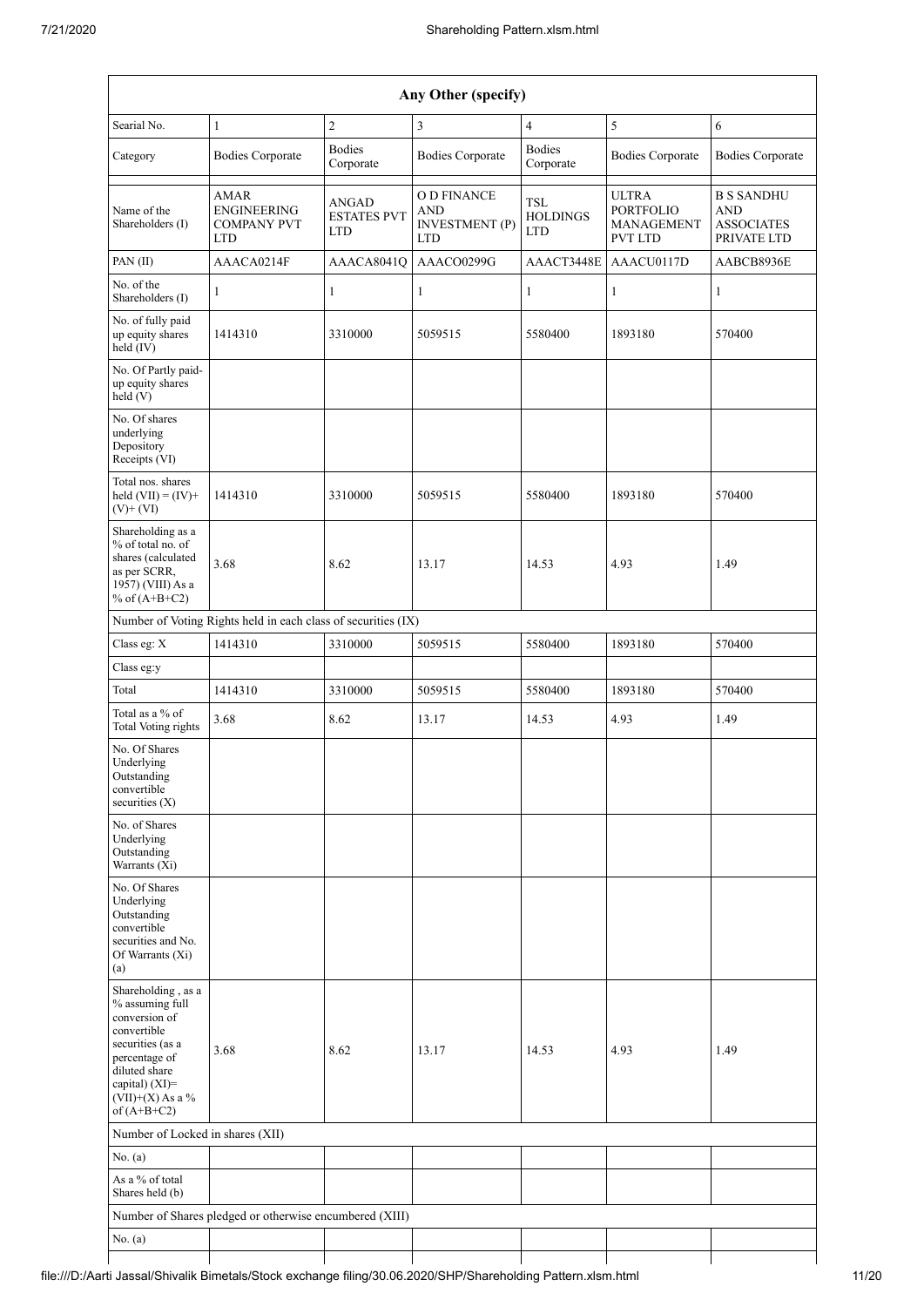## 7/21/2020 Shareholding Pattern.xlsm.html

| As a % of total<br>Shares held (b)                                   |          |                   |                |                   |                |                |
|----------------------------------------------------------------------|----------|-------------------|----------------|-------------------|----------------|----------------|
| Number of equity<br>shares held in<br>dematerialized<br>form $(XIV)$ | 1414310  | 3310000           | 5059515        | 5580400           | 1893180        | 570400         |
| Reason for not providing PAN                                         |          |                   |                |                   |                |                |
| Reason for not<br>providing PAN                                      |          |                   |                |                   |                |                |
| Shareholder type                                                     | Promoter | Promoter<br>Group | Promoter Group | Promoter<br>Group | Promoter Group | Promoter Group |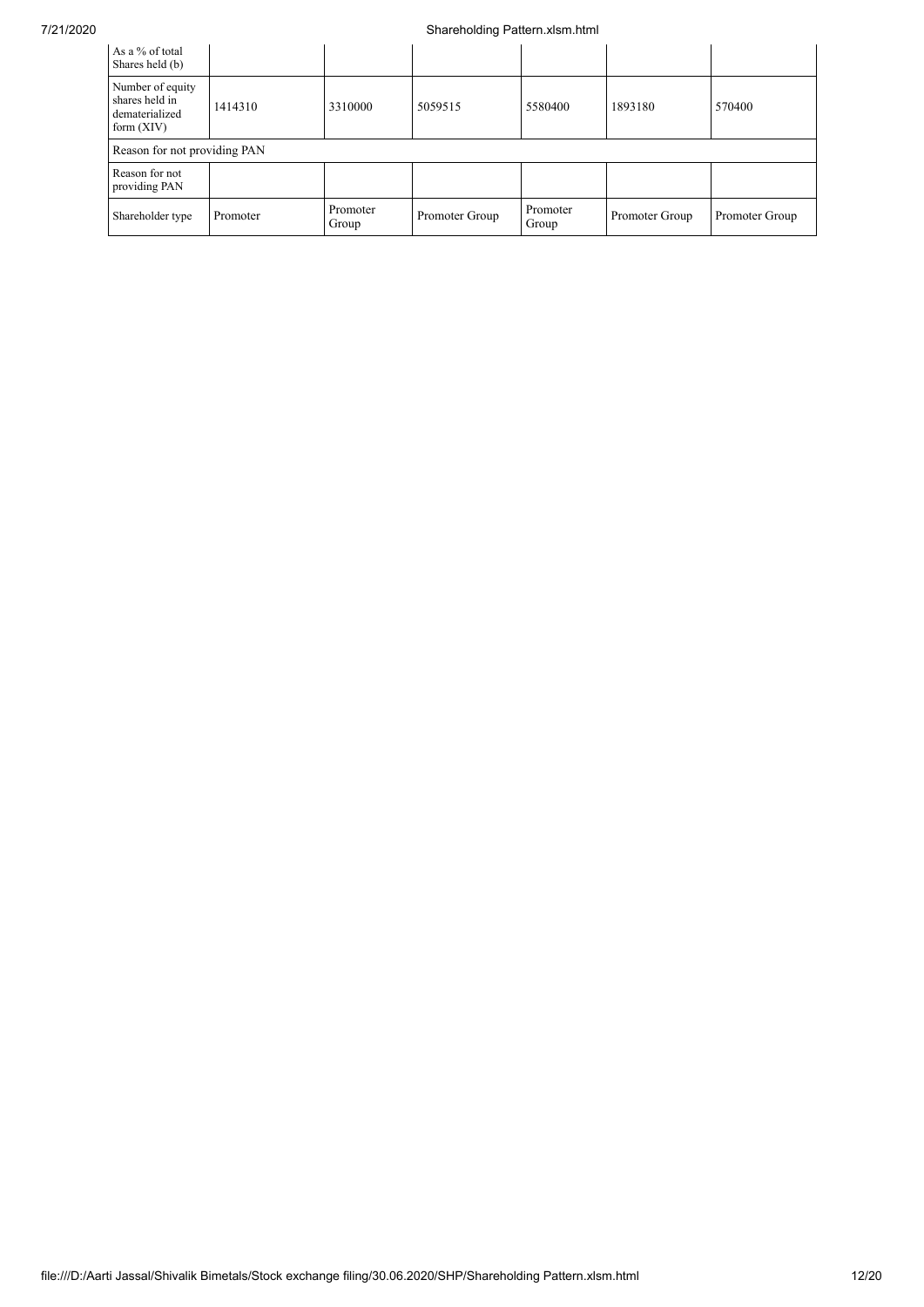| Any Other (specify)                                                                                                                                                                  |                                                               |  |  |  |  |
|--------------------------------------------------------------------------------------------------------------------------------------------------------------------------------------|---------------------------------------------------------------|--|--|--|--|
| Searial No.                                                                                                                                                                          |                                                               |  |  |  |  |
| Category                                                                                                                                                                             | Click here to go back                                         |  |  |  |  |
| Name of the<br>Shareholders (I)                                                                                                                                                      |                                                               |  |  |  |  |
| PAN (II)                                                                                                                                                                             | Total                                                         |  |  |  |  |
| No. of the<br>Shareholders (I)                                                                                                                                                       | 6                                                             |  |  |  |  |
| No. of fully paid<br>up equity shares<br>held (IV)                                                                                                                                   | 17827805                                                      |  |  |  |  |
| No. Of Partly paid-<br>up equity shares<br>held (V)                                                                                                                                  |                                                               |  |  |  |  |
| No. Of shares<br>underlying<br>Depository<br>Receipts (VI)                                                                                                                           |                                                               |  |  |  |  |
| Total nos. shares<br>held $(VII) = (IV) +$<br>$(V)+(VI)$                                                                                                                             | 17827805                                                      |  |  |  |  |
| Shareholding as a<br>% of total no. of<br>shares (calculated<br>as per SCRR,<br>1957) (VIII) As a<br>% of $(A+B+C2)$                                                                 | 46.42                                                         |  |  |  |  |
|                                                                                                                                                                                      | Number of Voting Rights held in each class of securities (IX) |  |  |  |  |
| Class eg: X                                                                                                                                                                          | 17827805                                                      |  |  |  |  |
| Class eg:y                                                                                                                                                                           |                                                               |  |  |  |  |
| Total                                                                                                                                                                                | 17827805                                                      |  |  |  |  |
| Total as a % of<br>Total Voting rights                                                                                                                                               | 46.42                                                         |  |  |  |  |
| No. Of Shares<br>Underlying<br>Outstanding<br>convertible<br>securities $(X)$                                                                                                        |                                                               |  |  |  |  |
| No. of Shares<br>Underlying<br>Outstanding<br>Warrants (Xi)                                                                                                                          |                                                               |  |  |  |  |
| No. Of Shares<br>Underlying<br>Outstanding<br>convertible<br>securities and No.<br>Of Warrants (Xi)<br>(a)                                                                           |                                                               |  |  |  |  |
| Shareholding, as a<br>% assuming full<br>conversion of<br>convertible<br>securities (as a<br>percentage of<br>diluted share<br>capital) (XI)=<br>$(VII)+(X)$ As a %<br>of $(A+B+C2)$ | 46.42                                                         |  |  |  |  |
| Number of Locked in shares (XII)                                                                                                                                                     |                                                               |  |  |  |  |
| No. (a)                                                                                                                                                                              |                                                               |  |  |  |  |
| As a % of total<br>Shares held (b)                                                                                                                                                   |                                                               |  |  |  |  |
|                                                                                                                                                                                      | Number of Shares pledged or otherwise encumbered (XIII)       |  |  |  |  |
| No. (a)                                                                                                                                                                              |                                                               |  |  |  |  |
| As a $\%$ of total<br>Shares held (b)                                                                                                                                                |                                                               |  |  |  |  |
| Number of equity                                                                                                                                                                     | 17827805                                                      |  |  |  |  |

file:///D:/Aarti Jassal/Shivalik Bimetals/Stock exchange filing/30.06.2020/SHP/Shareholding Pattern.xlsm.html 13/20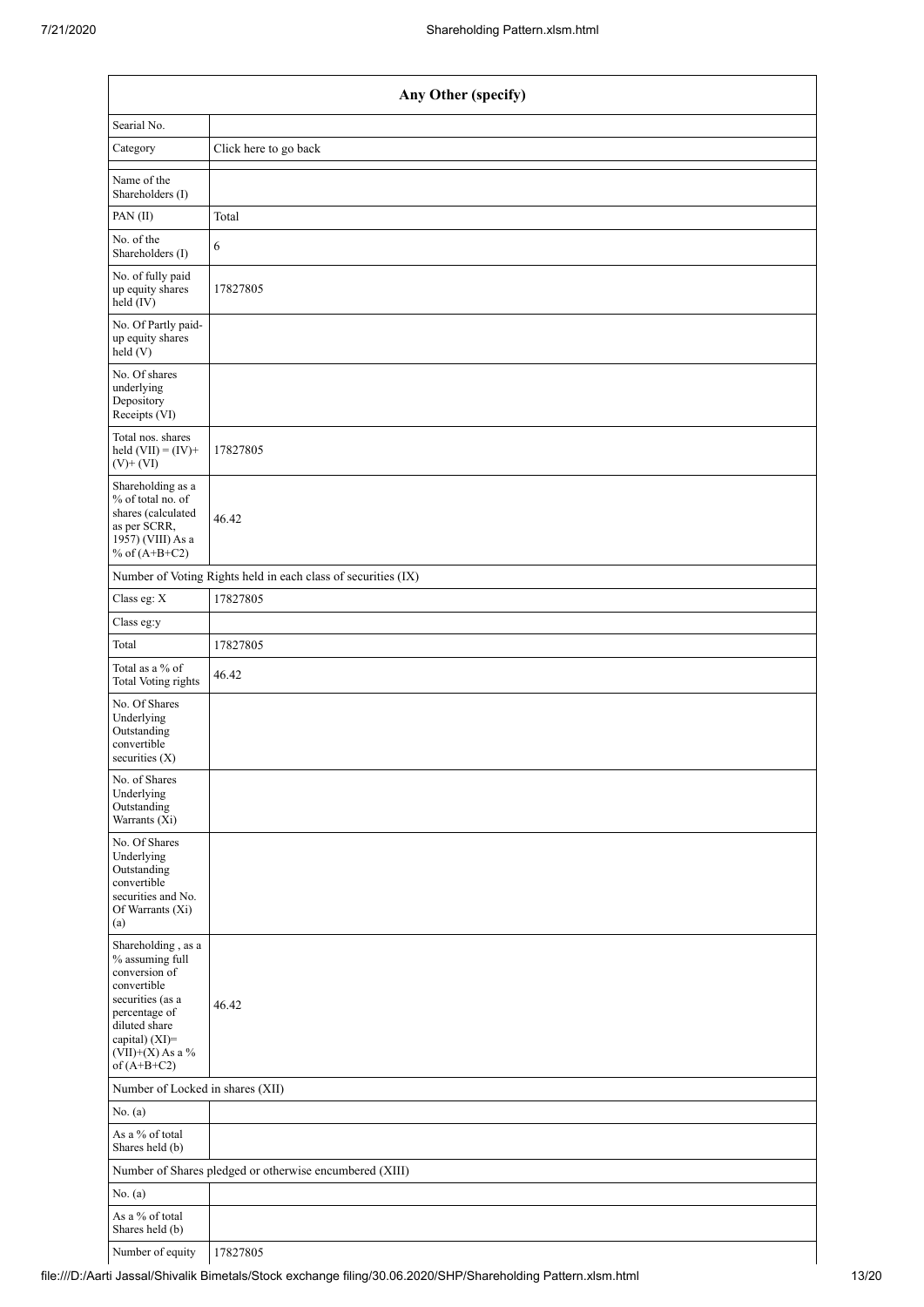| shares held in<br>dematerialized<br>form $(XIV)$ |  |
|--------------------------------------------------|--|
| Reason for not providing PAN                     |  |
| Reason for not<br>providing PAN                  |  |
| Shareholder type                                 |  |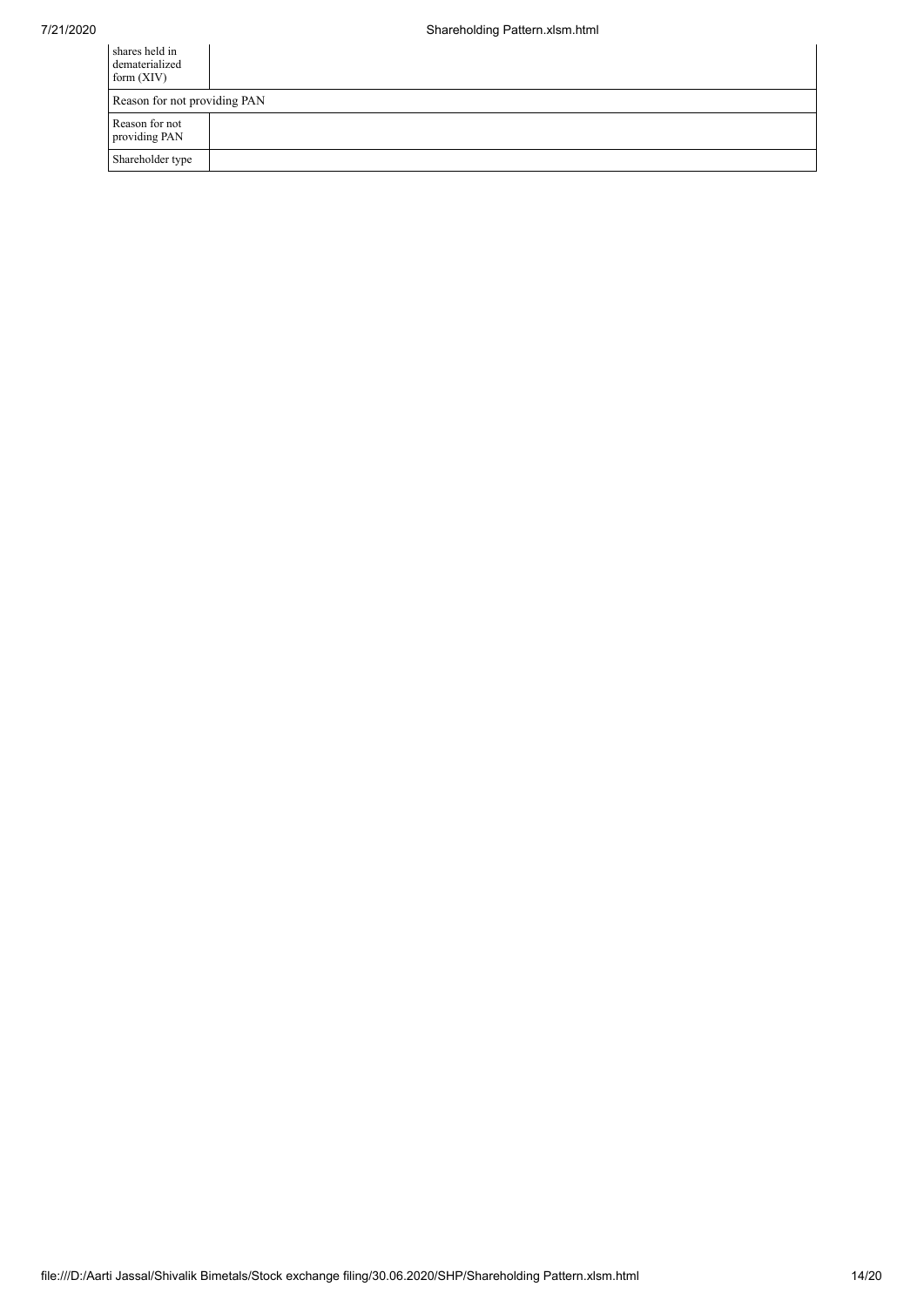$\mathbf{r}$ 

| Individuals - ii. Individual shareholders holding nominal share capital in excess of Rs. 2 lakhs.                                                                                    |                                                               |                                                    |                                                    |                          |                          |  |
|--------------------------------------------------------------------------------------------------------------------------------------------------------------------------------------|---------------------------------------------------------------|----------------------------------------------------|----------------------------------------------------|--------------------------|--------------------------|--|
| Searial No.                                                                                                                                                                          | $\mathbf{1}$                                                  | $\sqrt{2}$                                         | 3                                                  | $\overline{\mathcal{L}}$ |                          |  |
| Name of the<br>Shareholders (I)                                                                                                                                                      | <b>MAHENDRA</b><br><b>CHANDULAL DHARU</b><br><b>HUF</b>       | <b>BHAVNA</b><br><b>GOVINDBHAI</b><br><b>DESAI</b> | <b>PREMILABEN</b><br>MAHENDRAKUMAR<br><b>DHARU</b> | LINCOLN P<br>COELHO      | Click here to<br>go back |  |
| PAN(II)                                                                                                                                                                              | AALHS4943P                                                    | ABKPD4860C                                         | ACKPD5757H                                         | AEGPC1227D               | Total                    |  |
| No. of fully paid<br>up equity shares<br>held (IV)                                                                                                                                   | 563107                                                        | 486000                                             | 477201                                             | 400000                   | 1926308                  |  |
| No. Of Partly paid-<br>up equity shares<br>held(V)                                                                                                                                   |                                                               |                                                    |                                                    |                          |                          |  |
| No. Of shares<br>underlying<br>Depository<br>Receipts (VI)                                                                                                                           |                                                               |                                                    |                                                    |                          |                          |  |
| Total nos. shares<br>held $(VII) = (IV) +$<br>$(V)$ + $(VI)$                                                                                                                         | 563107                                                        | 486000                                             | 477201                                             | 400000                   | 1926308                  |  |
| Shareholding as a<br>% of total no. of<br>shares (calculated<br>as per SCRR,<br>1957) (VIII) As a<br>% of $(A+B+C2)$                                                                 | 1.47                                                          | 1.27                                               | 1.24                                               | 1.04                     | 5.02                     |  |
|                                                                                                                                                                                      | Number of Voting Rights held in each class of securities (IX) |                                                    |                                                    |                          |                          |  |
| Class eg: X                                                                                                                                                                          | 563107                                                        | 486000                                             | 477201                                             | 400000                   | 1926308                  |  |
| Class eg:y                                                                                                                                                                           |                                                               |                                                    |                                                    |                          |                          |  |
| Total                                                                                                                                                                                | 563107                                                        | 486000                                             | 477201                                             | 400000                   | 1926308                  |  |
| Total as a % of<br><b>Total Voting rights</b>                                                                                                                                        | 1.47                                                          | 1.27                                               | 1.24                                               | 1.04                     | 5.02                     |  |
| No. Of Shares<br>Underlying<br>Outstanding<br>convertible<br>securities $(X)$                                                                                                        |                                                               |                                                    |                                                    |                          |                          |  |
| No. of Shares<br>Underlying<br>Outstanding<br>Warrants (Xi)                                                                                                                          |                                                               |                                                    |                                                    |                          |                          |  |
| No. Of Shares<br>Underlying<br>Outstanding<br>convertible<br>securities and No.<br>Of Warrants (Xi)<br>(a)                                                                           |                                                               |                                                    |                                                    |                          |                          |  |
| Shareholding, as a<br>% assuming full<br>conversion of<br>convertible<br>securities (as a<br>percentage of<br>diluted share<br>capital) (XI)=<br>$(VII)+(X)$ As a %<br>of $(A+B+C2)$ | 1.47                                                          | 1.27                                               | 1.24                                               | 1.04                     | 5.02                     |  |
| Number of Locked in shares (XII)                                                                                                                                                     |                                                               |                                                    |                                                    |                          |                          |  |
| No. (a)                                                                                                                                                                              |                                                               |                                                    |                                                    |                          |                          |  |
| As a % of total<br>Shares held (b)                                                                                                                                                   |                                                               |                                                    |                                                    |                          |                          |  |
| Number of equity<br>shares held in<br>dematerialized<br>form (XIV)                                                                                                                   | 563107                                                        | 486000                                             | 477201                                             | 400000                   | 1926308                  |  |
| Reason for not providing PAN                                                                                                                                                         |                                                               |                                                    |                                                    |                          |                          |  |
| Reason for not<br>providing PAN                                                                                                                                                      |                                                               |                                                    |                                                    |                          |                          |  |

٦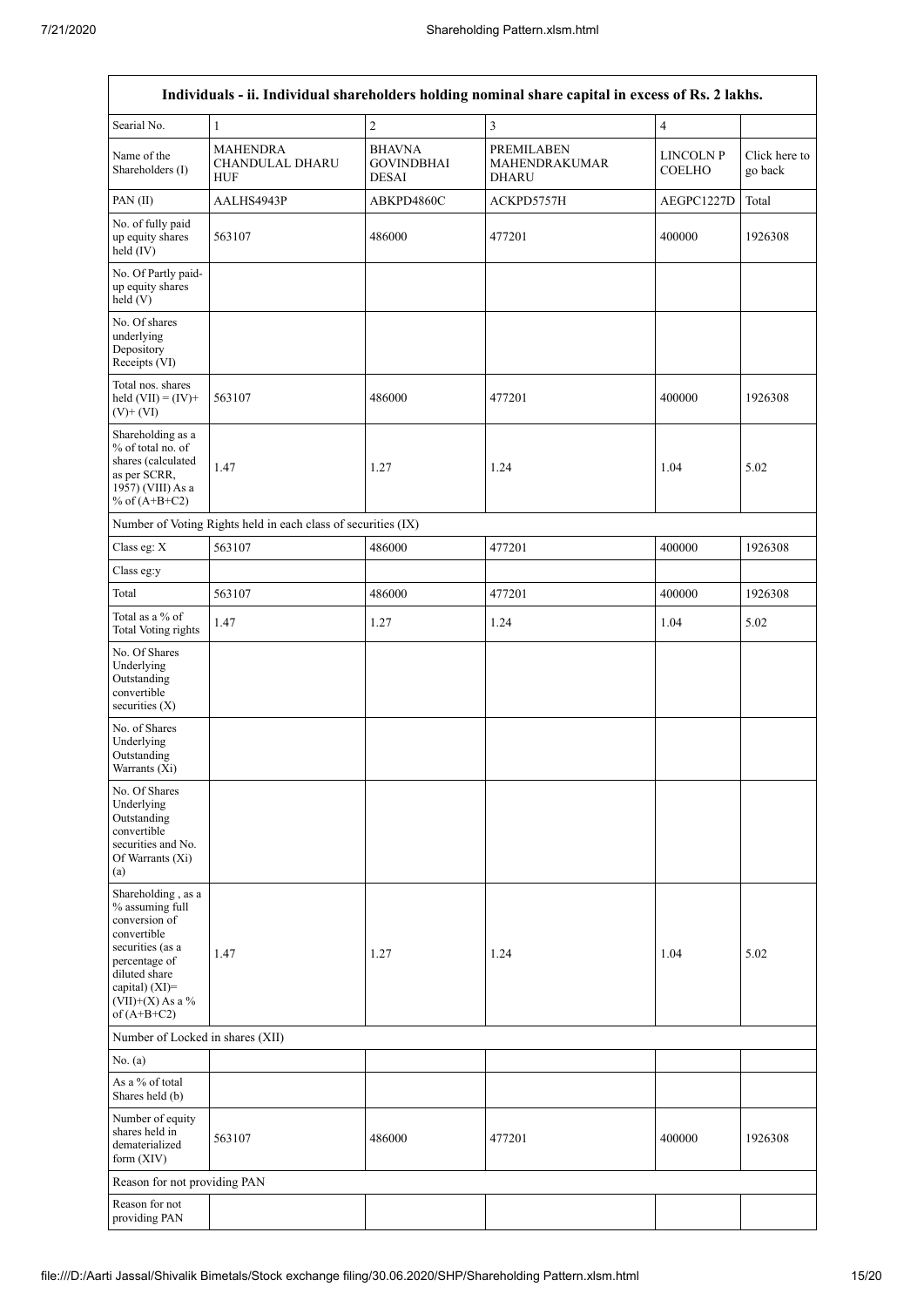| Any Other (specify)                                                                                                                                                                  |                            |                                                               |                     |                |              |                                            |
|--------------------------------------------------------------------------------------------------------------------------------------------------------------------------------------|----------------------------|---------------------------------------------------------------|---------------------|----------------|--------------|--------------------------------------------|
| Searial No.                                                                                                                                                                          | $\mathbf{1}$               | $\sqrt{2}$                                                    | 3                   | $\overline{4}$ | $\sqrt{5}$   | 6                                          |
| Category                                                                                                                                                                             | <b>Bodies</b><br>Corporate | Non-Resident Indian<br>(NRI)                                  | Clearing<br>Members | Trusts         | <b>IEPF</b>  | Unclaimed or Suspense or Escrow<br>Account |
| Category / More<br>than 1 percentage                                                                                                                                                 | Category                   | Category                                                      | Category            | Category       | Category     | Category                                   |
| Name of the<br>Shareholders (I)                                                                                                                                                      |                            |                                                               |                     |                |              |                                            |
| PAN(II)                                                                                                                                                                              |                            |                                                               |                     |                |              |                                            |
| No. of the<br>Shareholders (I)                                                                                                                                                       | 71                         | 136                                                           | 37                  | $\mathbf{1}$   | $\mathbf{1}$ | $\mathbf{1}$                               |
| No. of fully paid<br>up equity shares<br>held (IV)                                                                                                                                   | 621222                     | 818846                                                        | 54491               | 2000           | 236976       | 124000                                     |
| No. Of Partly paid-<br>up equity shares<br>held(V)                                                                                                                                   |                            |                                                               |                     |                |              |                                            |
| No. Of shares<br>underlying<br>Depository<br>Receipts (VI)                                                                                                                           |                            |                                                               |                     |                |              |                                            |
| Total nos. shares<br>held $(VII) = (IV) +$<br>$(V)$ + $(VI)$                                                                                                                         | 621222                     | 818846                                                        | 54491               | 2000           | 236976       | 124000                                     |
| Shareholding as a<br>% of total no. of<br>shares (calculated<br>as per SCRR,<br>1957) (VIII) As a<br>% of $(A+B+C2)$                                                                 | 1.62                       | 2.13                                                          | 0.14                | 0.01           | 0.62         | 0.32                                       |
|                                                                                                                                                                                      |                            | Number of Voting Rights held in each class of securities (IX) |                     |                |              |                                            |
| Class eg: X                                                                                                                                                                          | 621222                     | 818846                                                        | 54491               | 2000           | 236976       | 124000                                     |
| Class eg:y                                                                                                                                                                           |                            |                                                               |                     |                |              |                                            |
| Total                                                                                                                                                                                | 621222                     | 818846                                                        | 54491               | 2000           | 236976       | 124000                                     |
| Total as a % of<br><b>Total Voting rights</b>                                                                                                                                        | 1.62                       | 2.13                                                          | 0.14                | 0.01           | 0.62         | 0.32                                       |
| No. Of Shares<br>Underlying<br>Outstanding<br>convertible<br>securities $(X)$                                                                                                        |                            |                                                               |                     |                |              |                                            |
| No. of Shares<br>Underlying<br>Outstanding<br>Warrants (Xi)                                                                                                                          |                            |                                                               |                     |                |              |                                            |
| No. Of Shares<br>Underlying<br>Outstanding<br>convertible<br>securities and No.<br>Of Warrants (Xi)<br>(a)                                                                           |                            |                                                               |                     |                |              |                                            |
| Shareholding, as a<br>% assuming full<br>conversion of<br>convertible<br>securities (as a<br>percentage of<br>diluted share<br>capital) (XI)=<br>$(VII)+(X)$ As a %<br>of $(A+B+C2)$ | 1.62                       | 2.13                                                          | 0.14                | 0.01           | 0.62         | 0.32                                       |
| Number of Locked in shares (XII)                                                                                                                                                     |                            |                                                               |                     |                |              |                                            |
| No. (a)<br>As a % of total                                                                                                                                                           |                            |                                                               |                     |                |              |                                            |
| Shares held (b)<br>Number of equity                                                                                                                                                  |                            |                                                               |                     |                |              |                                            |
| shares held in<br>dematerialized<br>form (XIV)                                                                                                                                       | 618222                     | 818846                                                        | 54491               | 2000           | 236976       | 124000                                     |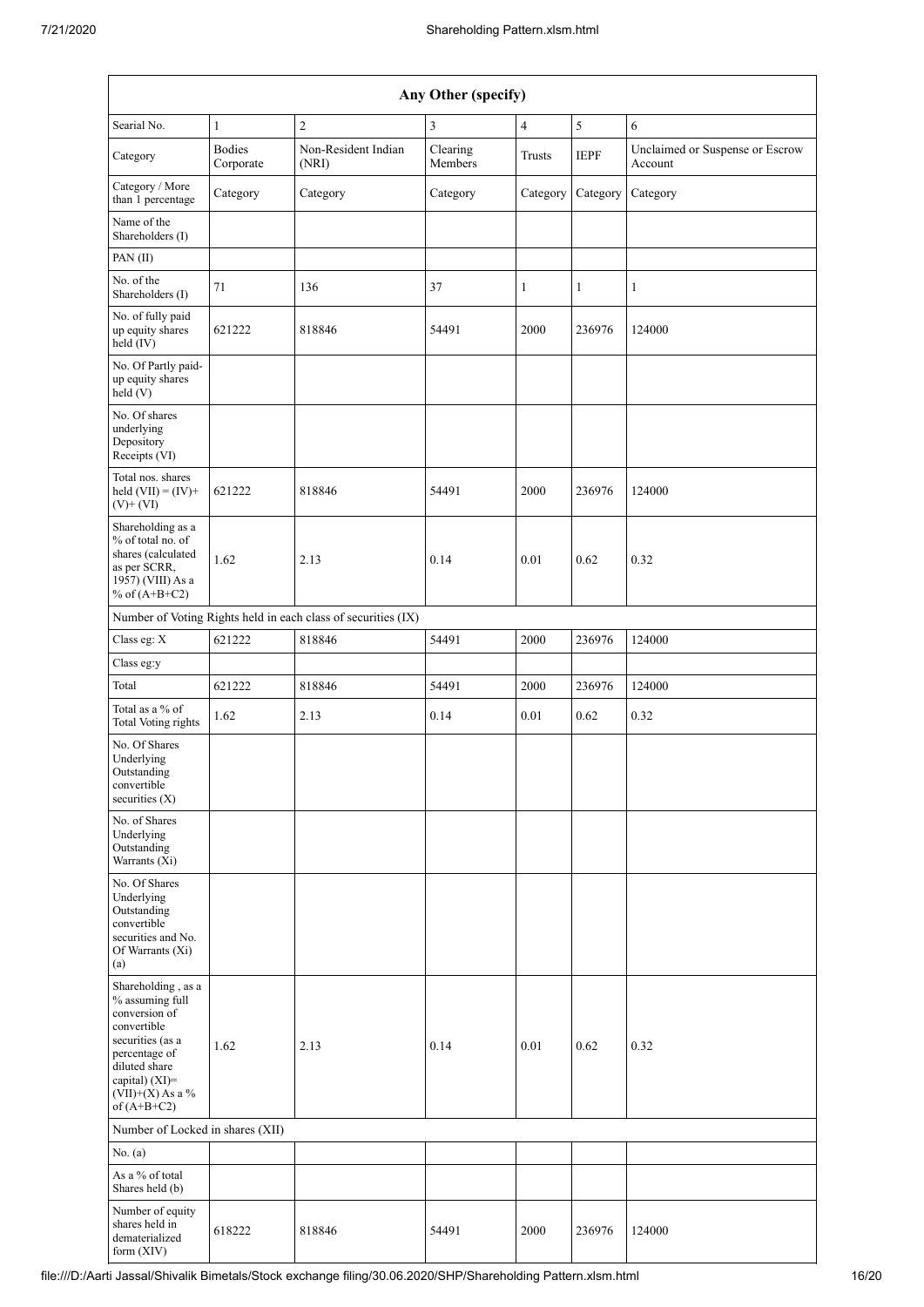| Reason for not providing PAN    |  |  |  |  |  |  |
|---------------------------------|--|--|--|--|--|--|
| Reason for not<br>providing PAN |  |  |  |  |  |  |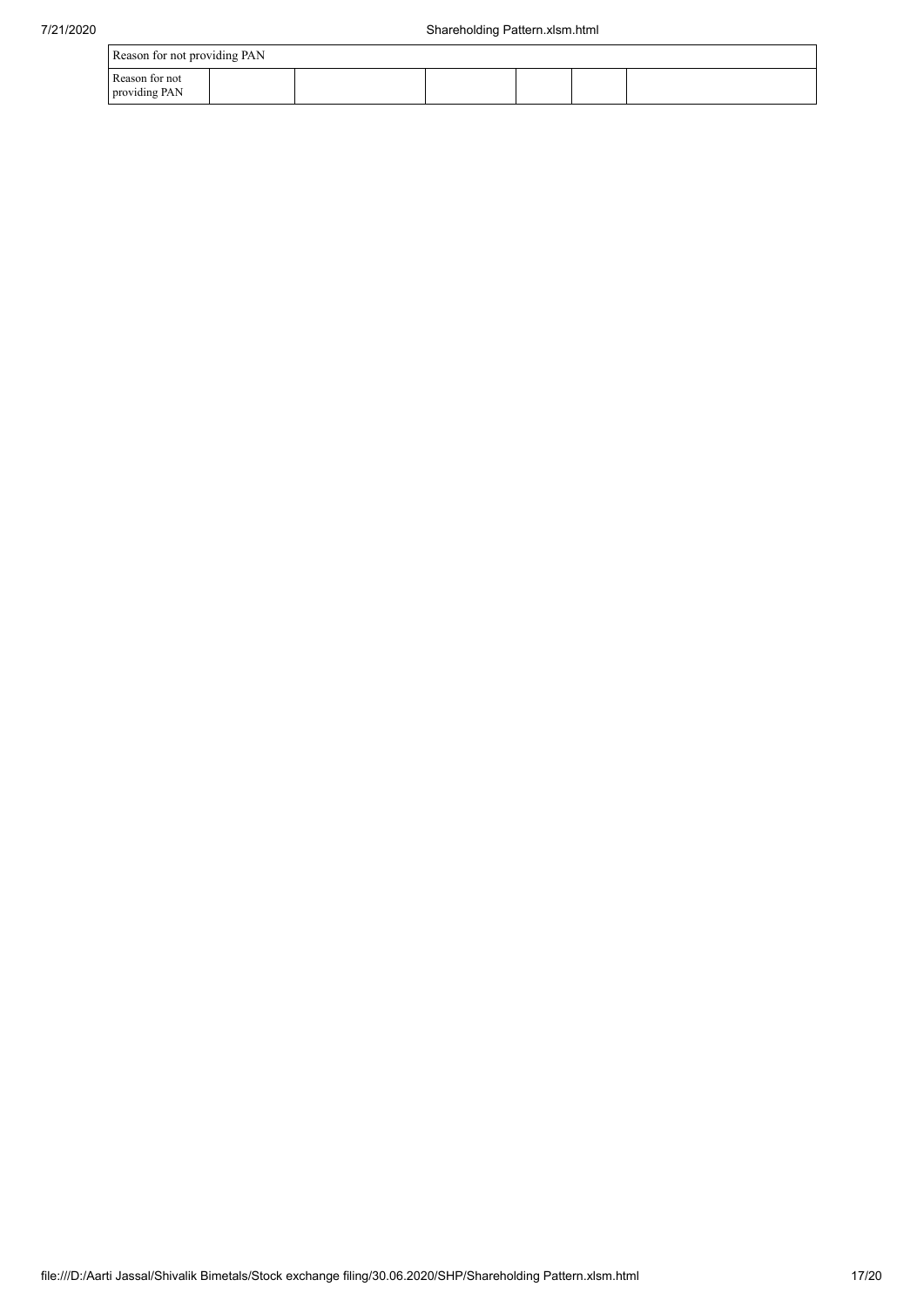| Any Other (specify)                                                                                                                                                                  |                                                               |  |  |  |  |
|--------------------------------------------------------------------------------------------------------------------------------------------------------------------------------------|---------------------------------------------------------------|--|--|--|--|
| Searial No.                                                                                                                                                                          |                                                               |  |  |  |  |
| Category                                                                                                                                                                             |                                                               |  |  |  |  |
| Category / More<br>than 1 percentage                                                                                                                                                 |                                                               |  |  |  |  |
| Name of the<br>Shareholders (I)                                                                                                                                                      | Click here to go back                                         |  |  |  |  |
| PAN(II)                                                                                                                                                                              | Total                                                         |  |  |  |  |
| No. of the<br>Shareholders (I)                                                                                                                                                       | 247                                                           |  |  |  |  |
| No. of fully paid<br>up equity shares<br>$\text{held} (IV)$                                                                                                                          | 1857535                                                       |  |  |  |  |
| No. Of Partly paid-<br>up equity shares<br>held(V)                                                                                                                                   |                                                               |  |  |  |  |
| No. Of shares<br>underlying<br>Depository<br>Receipts (VI)                                                                                                                           |                                                               |  |  |  |  |
| Total nos. shares<br>held $(VII) = (IV) +$<br>$(V)$ + $(VI)$                                                                                                                         | 1857535                                                       |  |  |  |  |
| Shareholding as a<br>% of total no. of<br>shares (calculated<br>as per SCRR,<br>$1957$ ) (VIII) As a<br>% of $(A+B+C2)$                                                              | 4.84                                                          |  |  |  |  |
|                                                                                                                                                                                      | Number of Voting Rights held in each class of securities (IX) |  |  |  |  |
| Class eg: X                                                                                                                                                                          | 1857535                                                       |  |  |  |  |
| Class eg:y                                                                                                                                                                           |                                                               |  |  |  |  |
| Total                                                                                                                                                                                | 1857535                                                       |  |  |  |  |
| Total as a % of<br><b>Total Voting rights</b>                                                                                                                                        | 4.84                                                          |  |  |  |  |
| No. Of Shares<br>Underlying<br>Outstanding<br>convertible<br>securities (X)                                                                                                          |                                                               |  |  |  |  |
| No. of Shares<br>Underlying<br>Outstanding<br>Warrants (Xi)                                                                                                                          |                                                               |  |  |  |  |
| No. Of Shares<br>Underlying<br>Outstanding<br>convertible<br>securities and No.<br>Of Warrants (Xi)<br>(a)                                                                           |                                                               |  |  |  |  |
| Shareholding, as a<br>% assuming full<br>conversion of<br>convertible<br>securities (as a<br>percentage of<br>diluted share<br>capital) (XI)=<br>$(VII)+(X)$ As a %<br>of $(A+B+C2)$ | 4.84                                                          |  |  |  |  |
| Number of Locked in shares (XII)                                                                                                                                                     |                                                               |  |  |  |  |
| No. $(a)$                                                                                                                                                                            |                                                               |  |  |  |  |
| As a % of total<br>Shares held (b)                                                                                                                                                   |                                                               |  |  |  |  |
| Number of equity<br>shares held in<br>dematerialized<br>form (XIV)                                                                                                                   | 1854535                                                       |  |  |  |  |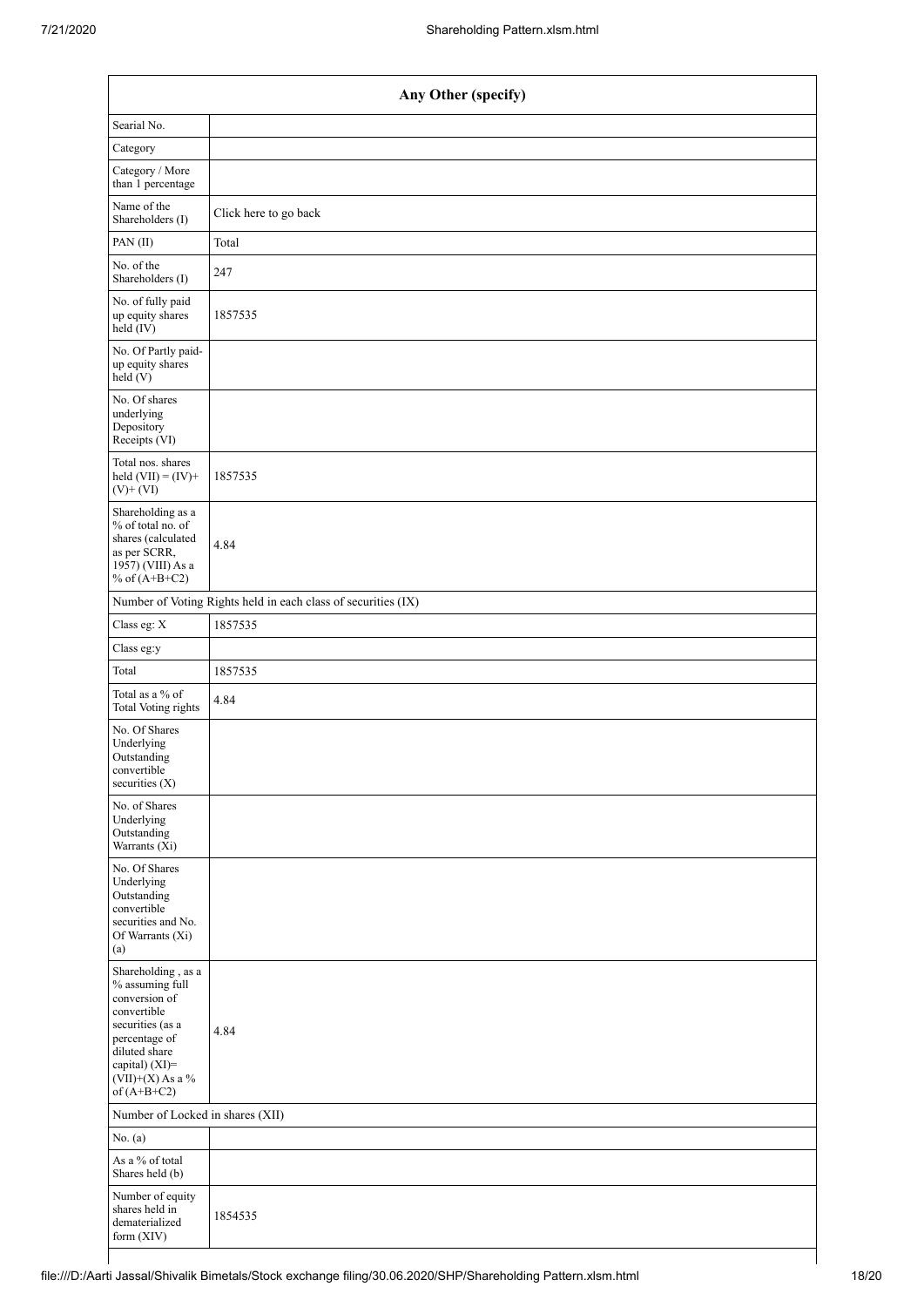Reason for not providing PAN

| Reason for not |  |
|----------------|--|

providing PAN